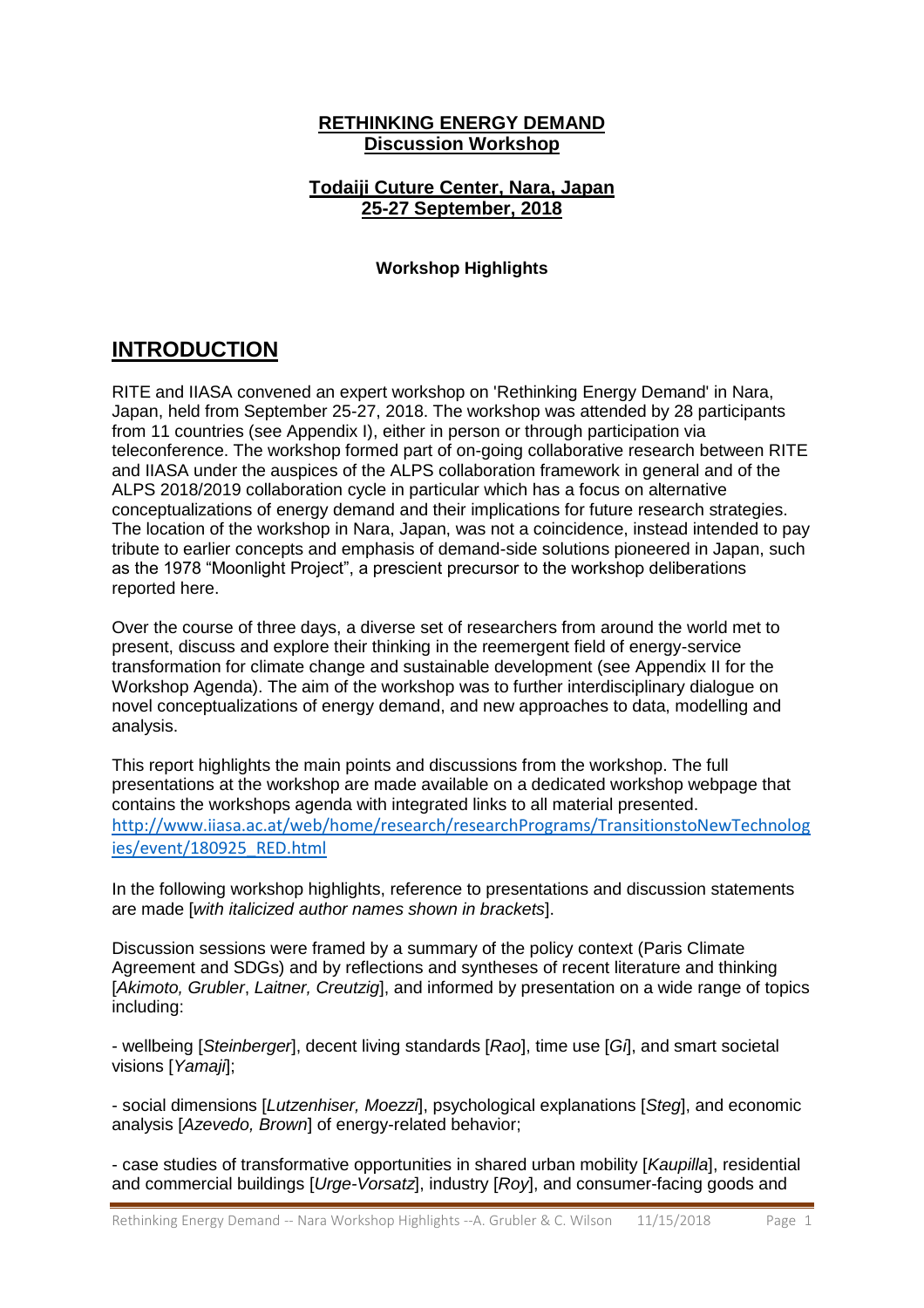services [*Wilson*];

- new data sources [*van Ruijven*], micro-level modelling approaches [*Shimoda*] as well as data and analytical challenges [*Moezzi*].

## **BACKGROUND TO WORKSHOP**

The Paris Climate Agreement's ambition to limit global warming to 1.5°C above pre-industrial levels has sharpened the focus on transformative change in energy systems. The near-term targets of the UN's Sustainable Development Goals (SDGs) further emphasize the time imperative for a cleaner, affordable, accessible energy services provision for at least minimum standards of decent living for the world's population.

Global scenario and modelling analyses under the auspices of the Intergovernmental Panel on Climate Change (IPCC) share a common assumption of strongly path-dependent growth in energy supply infrastructure against a backdrop of ever-rising energy demand (Clarke et al. 2014). This basic assumption forms the spine of the IPCC's Fifth Assessment Report, the IPCC's recent Special Report on Limiting Warming to 1.5°C, as well as the annual reports by the International Energy Agency (IEA) and the United Nations Environment Program (UNEP) on global progress on decarbonization. These influential publications show that even with dramatic and sustained increases in low-carbon energy supply - whether fossil carbon capture and storage (CCS), bioenergy, renewables, or nuclear - inertia in technological and policy systems means emissions will overshoot the 2°C target and so require massive deployment of negative emission technologies in the longer-term. Yet the prime candidate for negative emissions, bioenergy with CCS, is unproven, costly, detrimental to food security, and requires an accelerated build out of a single-purpose infrastructure equivalent in size that the oil industry has accumulated over the past 150 years (Smil 2010).

Meanwhile on the demand-side of the equation, the body of scenario and modelling analysis assumes energy demand rising in lockstep with incomes, aspirations, and populations. Yet all around us, potentially disruptive changes in the way energy services are provided and consumed are making in-roads into mainstream markets, driven as much by the strength and novelty of their value propositions as by sectorial policies or climate policies.

The most striking example is in passenger transport. Less than five years ago, transport was framed as the hardest end-use sector to decarbonize (Creutzig et al. 2015). Generations of low-emission vehicles using biofuel, fuel cell, natural gas propulsion failed to dent the market dominance of the internal combustion engine, and alternatives to private car ownership and use failed to offer mobility with the same versatility, autonomy, and lifecycle cost. Now, exponential cost declines in modular battery technology aligned with air pollution concerns, particularly in emerging economy cities, have seen strong deployment of electric vehicles at the margins of the auto industry, and a range of new sharing-economy and digitally-enabled business models are increasingly available to increase occupancy and utilization rates of passenger vehicles. A series of influential studies by the OECD's International Transport Forum *[cf. Kauppila]* have simulated the dramatic reductions in emissions which this combination of electrification and on-demand shared mobility are now making possible at a urban scale (ITF 2016; ITF 2017a; ITF 2017b).

More broadly, opportunities for accelerated transformation in energy-service provision are rapidly opening up at the interface between the digital and energy worlds, with tech sector software expanding and integrating into traditional energy, transport, and buildings hardware. The innovative possibilities are combinatorial and business model-centered, delivering new sources of value, and new bases for consumer appeal. As the ITF observe: "*The nexus of digitalization, new business models, ubiquitous computing and platform-based*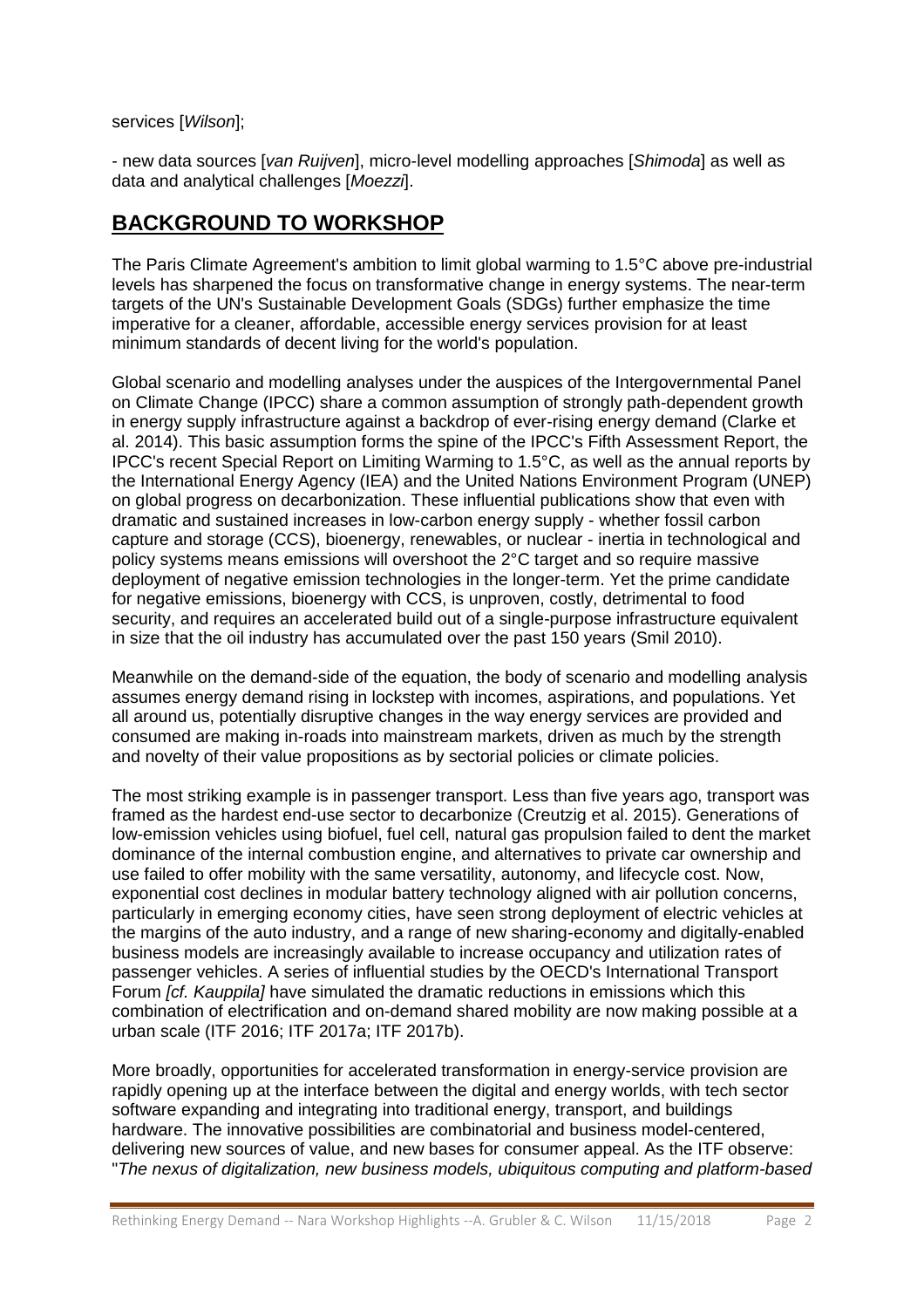*supply/demand matching is already beginning to have an impact on many aspects of modern life, including the way in which people and goods move about cities*" (ITF 2017b).

These 'mega-trends' shaping energy service provision are far from business-as-usual.

First, the most influential innovation testbeds are now in major emerging economies, particularly China, with pressing challenges associated with rapid urbanization, chronic air pollution and congestion, and rising incomes ratcheting up expectations for more livable cities.

Second, the most influential demographic cohort in both the global North and South are now the Millennials generation in their 20s and 30s who have grown up with digital, mobile, smart technologies integrated into their daily lives and for whom accessing services rather than owning goods is fast becoming the new norm. This shift from ownership to 'usership' has most clearly taken place in the media and entertainment, but similar patterns are emerging with mobility, consumer goods, working and living spaces, and other energy-intensive services.

Third, the most influential innovation actors are now data-driven service providers and tech companies introducing software, algorithms, and big-data analytics, to repurpose energyusing hardware and infrastructure. More broadly, the constellation of innovation actors driving change in the energy domain - from IT companies to cities and Millennials as adoption pioneers - pose an existential challenge to the long-incumbent centralized energy utilities and resource-extraction companies (Graffy and Kihm 2014).

Fourth, the most influential social enabler for energy-service transformation revolves around data availability, accessibility, privacy and protection. New services are invariably data service providers is shaping innovation outcomes. The divergent trajectories of stricter dataprotection legislation in post-Snowden Europe are in stark contrast with the digital citizenship system implemented in China, drawing on and synthesizing a wide range of data to score citizens' trustworthiness and behavior in a digital, socially-networked contemporary world.

There is much hype around the "disruptive trends that may change the world" (McKinsey 2013), and in the context of climate change and sustainable development, there is much need for careful empirical research on the transformative potential of new consumer-facing goods and services. Much of the evidence base comes from simulation modelling (ITF 2016), exuberant market projections (Arbib and Seba 2017), techno-economic estimations of market potentials (Buscher et al. 2014), as well as early-adopting niches (Wilson et al. 2018).

The generalizability, robustness, and durability of emission reductions require comprehensive real-world testing and verification as the potential benefits are enormous. A recent global scenario study found that transforming energy services through new consumer innovations working alongside an aggressive strengthening, implementation and enforcement of efficiency and performance standards could deliver on the Paris Climate Agreement's 1.5°C ambition without relying on any CCS technology (Grubler et al. 2018). Central to this analysis is the basic insight that downsizing demand in turn makes transforming supply less infrastructure-intensive, less investment-intensive, and so more feasible as a way of rapidly escaping the path-dependency in which the conventional wisdom is trapped (Figure 1).

Amory Lovins, who has spent over 40 years arguing the case for an efficiency-driven future, describes this systems thinking as 'integrative design': sizing the system appropriately leverages many-fold improvements in system efficiency throughout the residential, commercial, transportation, and industrial sectors (Lovins 2018).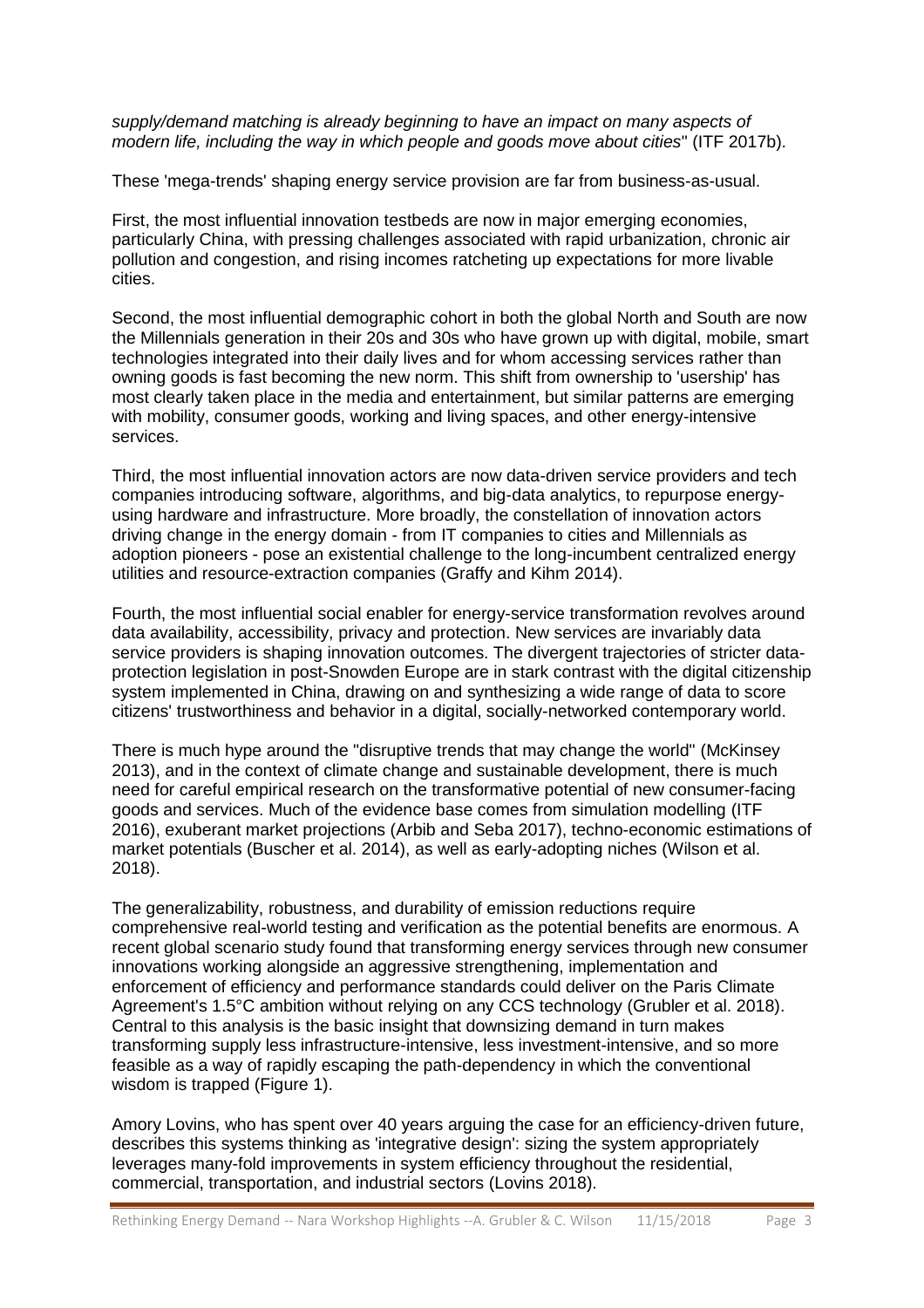These arguments for energy-service transformation through disruptive consumer innovations could risk marginalizing the imperative of raising living standards in the global South in line with the poverty-alleviation agenda of the UN's Sustainable Development Goals. Decent living standards can be defined as minimum thresholds of comfort, living space, consumer goods, mobility, and nutrition as well as the land, buildings, transport and industrial infrastructures which provision these goods and services (Rao and Min 2017). And yet, as Grubler and colleagues demonstrated in their scenario study, these minimum standards can not only be provided but even exceeded through an end-use, service-oriented model of provision while remaining consistent with the overall scenario narrative of accelerated supply side transformations, leveraged by a downsized final energy use (Grubler et al. 2018). In other words, the increased provision of energy services does not necessarily require more energy inputs, as there are enormous potential efficiency gains that can be tapped by changing the ways of energy services are provided. These are currently highly inefficient, with some estimates showing that only 5% of global primary exergy harnessed is delivered as useful energy services, with 95% being wasted (Gilli et al. 1996; Grubler et al. 2018).

The traditional association of ever-increasing levels of energy inputs with increases in human welfare is thus neither empirically supported [*cf. Steinberger]* nor a thermodynamic 'law of energy development'. At the same time, we should recall that energy services are themselves an intermediate good: a means of providing the end of human wellbeing, welfare or decent living.



**Conventional wisdom 1.5°C Pathway LED Scenario**

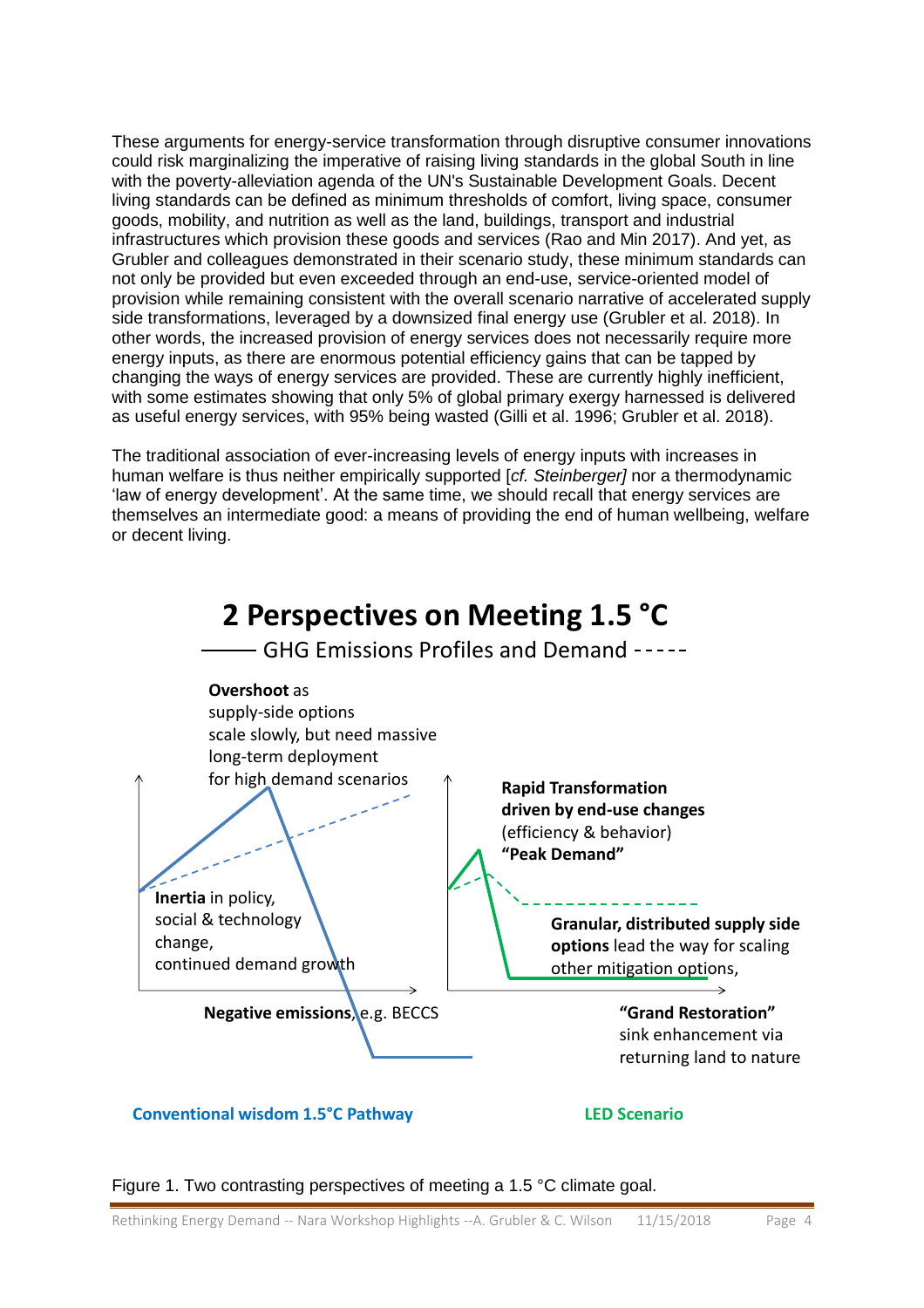## **SUMMARY AND HIGHLIGHTS OF PRESENTATIONS**

### **Session I: Opening and Welcome**

The workshop was opened by **Arnulf Grubler**, who summarized the motivation and agenda of the workshop as well as its research context. In particular he highlighted the hope this workshop would be the start of a more regular series of interdisciplinary exchanges that would ultimately lead to new research collaborations and an improved understanding of demand issues in energy, climate, and SDG policy contexts.

*Keigo Akimoto* as the local host welcomed all participants and gave an overview of RITE (the Research Institute for Innovative Technologies for the Earth), its research mission, and methods and tools being developed for assessing "deep" decarbonization options. He emphasized one reason for a renewed interest in energy end-use and demand issues, namely the challenges (reliance on unproven technological options such as negative emissions technologies, extremely high mitigation costs) associated with drastic carbon reductions required with a 1.5 °C climate target under "business as usual" demand trends. He also stressed the increasing need to integrate climate mitigation analysis into the broader SDG context, requiring to revisit social welfare and distributional issues of alternative development pathways which put end-use and demand considerations into the center of the interlinkages among various SDGs.

**Skip Laitner** opened the workshops discussion by an overall framing and motivational statement. He argued that the traditional "silos" in the framing, conceptualization, as well as policy interpretation of energy issues are a reality, but need to be overcome by enhanced dialogue and interaction, not at least due to the increasing recognition of diminishing returns on current dominant infrastructures, technologies, and practices calling for a major transformation. "The interactive, productive, and more efficient use of all resources – capital, materials, food, water and especially energy- must underpin this transformation" according to Laitner. He provided three intermediary perspectives as a useful strategy forward, including: 1) tracking the array of wastes, from current systems and practices; 2) complementing the traditional energy (commodity/products) metric by useful work (or exergy) considerations (that provide a more direct linkages to services and welfare); and 3) integration of various potential productivity gains (efficiency, waste reduction, clean supply systems) into an overall energy productivity measure linked to social, economic and environmental welfare. Laitner concluded with a plea for a paradigm shift in the discourse departing from traditional conceptualizations and compartmentalization while encouraging new, but also rigorous thinking and analyses.

### **Session II: Multiple Science Perspectives on Demand**

*Loren Lutzenhiser*, a pioneer in the sociology of energy demand, reminded participants about the ambiguity of the very concept of "demand" in various social science disciplines when discussing also the evolution of the concept since the 1970s. The "demand" concept as framed in economics (whether considering intermediary economic goods like energy, or service provisions enabled by energy use such as mobility, communication, thermally comfortable housing, etc.) actually does not exist in other social sciences such as sociology and anthropology. Lutzenhiser expressed his view that demand should be seen as the coevolutionary product (in Lutzenhiser's term the "co-production") of persons, households, communities, businesses, regulators, media, and social movements. (While these are highly variable and in constant flux, there might nonetheless be opportunities for improved understanding by developing typologies or typologies of trajectories of their co-evolution.)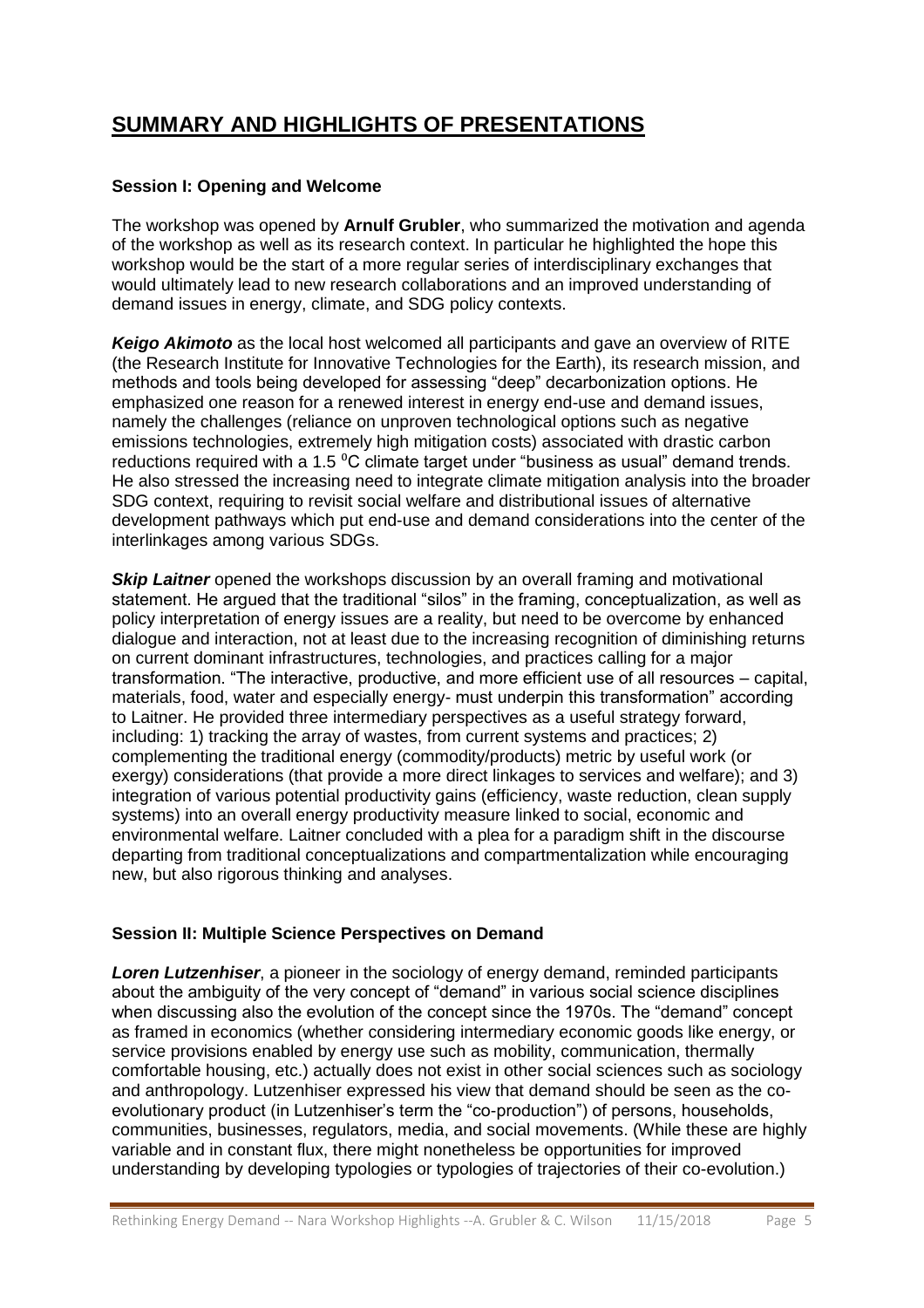Lutzenhiser considered social practice theory "as close to formalizing a social perspective on people, energy, technology and environment as we have come so far" but cautioned also the theory remains as essentially European project, complemented by different research approaches elsewhere, including his own work on empirical surveys of household energy use and developing narratives and scenarios of multi-dimensional changes at the state level (California). He concluded with wishing all participants and the workshop a most fruitful dialogue.

*Ines Azevedo* summarized recent economic research with a focus on improved analytical techniques for improved decision making and policy. First, she introduced a technique for assessing (the endemic) uncertainties in energy projections differentiating between projection errors (unpredictability) and year-to-year overall changes (volatility) for the US over the period 1949 to 2014, concluding that both unpredictability and volatility have increased in the last decade, compared to earlier periods (most likely the result of changes in fundamental drivers and variables in the social, economic, and technological realm). Second, she presented a range of recent studies on the "rebound" (or take-back) effect, a frequently discussed (and often overplayed) phenomenon, concluding that the empirical quantification of the effect shows that it is as real as relatively modest, even considering variability across different markets and geographical environments in the US. Lastly, she demonstrated new analytical techniques combining smart meter data with household, demographic and weather "big data" to assess the impacts of (electricity) efficiency policies via appliance rebate programs, opening new avenues to validate the impact of policy interventions affecting energy demand.

*Narasimha Rao* introduced the novel concept of "Decent Living Standards." The approach aims to derive a quantitative framework of human wellbeing that includes also material living standards. This framework is argued not only to have a greater explanatory power for energy demand (e.g. compared to traditional aggregate variables such as income) but also to allow addressing broader sustainability issues. Currently the concept comprises ten group of indicators centered around housing, nutrition, water/sanitation, health, education, as well as communication and mobility, including always also energy services (e.g. thermal comfort, cooking, transport, etc.). Energy quantifications consider both embodied as well as operational (and associated upstream) energy use. Illustrative quantifications for Brazil, India, and South Africa indicate that minima energy demand for providing decent living standards with current technologies and practices would range in the longer-run (after completing energy-intensive infrastructure build-up) between 15 to some 25 GJ/yr/capita, which can be considered a kind of SDG "floor" of resource use, with mobility being generally the most resource intensive activity. This suggests to explore alternative models of mobility provisions, e.g. shared mobility, with a particular focus on the poor and lower income households.

*Linda Steg* summarized recent research in psychology including European opinion surveys on climate change as well as empirical research on behavior change strategies. The surveys confirm that a vast majority of the European population thinks that the climate is actually changing, with a large majority attributing it to human activity. Given this high degree of problem awareness, Steg summarized the main areas of psychology research as relating to energy policy, including the following group of questions: Which behavior is at the cause of a given problem? Which factors influence behavior? Which strategies can be implemented to change these factors and behaviors? And what are the impacts of changes implemented on wellbeing? She also identified three major strategies for behavioral change: 1) changing perceptions and evaluations; 2) changing the (financial, legal, infrastructural) context in which decisions are made; as well as 3) considering the psychological implications of strategies. She illustrated the impact of psychological experiments in which different communication strategies addressed various behavioral motivations (concern for environment, money, or control respectively). The major insight emerging from this body of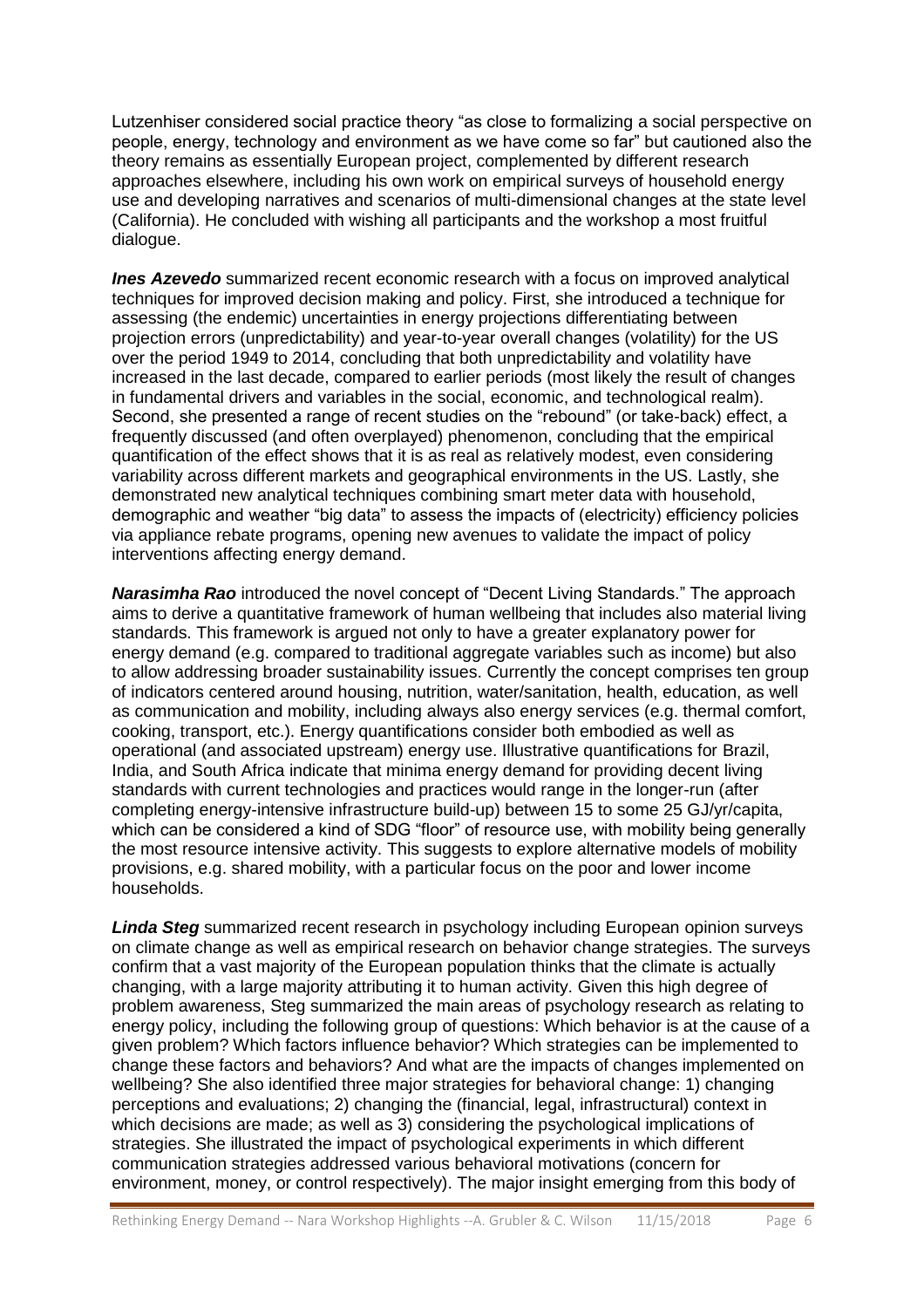research is that a "one size fits all" policy approach is unlikely to succeed, instead differentiated communication strategies, incentives, and policies need to target different motivations of behavior to ultimately lead to behavioral change. She also argued that an important aspect to also consider to target extrinsic motivations, introducing the concept *Eudaimonia*, where acting pro-environmentally provides a positive self-reinforcing mechanism via its perception as being meaningful, leading to "feeling good", which in turn further reinforces the original pro-environmental behavioral motivation.

#### **Session III: Multiple Scales: Perspectives from the South and the Urban Scale**

*Joyashree Roy* framed the demand discourse from the twin perspectives of emerging economies (the Global South) and two ongoing transformations which she termed "demand for efficiency" (decoupling resource use from GDP growth via price mechanisms and adoption of energy efficiency technologies and practices) as well as "demand for sufficiency" (enabling increases in wellbeing with less waste, less inequality and while respecting planetary boundaries). Drawing on recent empirical and scenario analysis in India she illustrated evolving trends in both types of transformations. She showed evidence that due to increasing factor substitution in the Indian economy, the price elasticity of energy has doubled (from -0.6 to -1.2) between the 1973-1986 and 2000-2010 periods suggesting ever large impacts from price-based policy interventions. At the same time, also the influence of non-price incentives for both energy efficiency and for renewable energy in India is increasing in importance as well as in impact. She also argued that disruptive behavioral changes that are emerging could further reduce barriers to resource efficiency policies and fuller realization of efficiency improvement potentials. Rebound effects are expected to decline with increasing evidence of reductions in optional (unmet) demands, paving the way to increasingly consider "demands for sufficiency", i.e. the energy-welfare-ecological interactions in an Indian policy context.

*Felix Creutzig* presented his current conceptualization of the structure, contents and research gaps for the forthcoming Chapter 5 of the IPCC  $6<sup>th</sup>$  Assessment Report. He emphasized first the interdisciplinary efforts required to address demand side solutions in a climate mitigation context and then outlined five key issues which in his view the chapter will need to address. The first deals with the need to address explicitly a plurality of normative concepts arising from different disciplinary perspective such as utility, happiness, or capabilities. Second, a practical way of defining living standards (see e.g. *Rao*'s contribution above) that considers geographical, cultural, and path dependency contexts will be critical for the chapter. A third challenge is the integration of different social science theories from economics, psychology, to sociology, and cultural studies. This integration is particularly germane as more restricted theoretical perspectives may lead to limited explanatory power. He mentioned as example recent findings that even quantifiable social science theories can explain actually surprisingly little (some 27%) of behavioral variations arising from attitude formation, to intention, and behavior. Fourth, he argued for the need for ex post policy analyses to identify what works (or does not work) in which context. Fifth and finally, he proposed applying the "avoid-shift-improve" concept combined with the decent living standards concept to explore transition pathways from "too little" or "too much" with a particular emphasis on product and service categories with explicit linkages to the SDGs.

**Bas van Ruijven** reviewed current modeling efforts to study the impact of human structures (cities) and energy use on weather and climate, giving as example the efforts to represent urban areas in the Community Land Use Model. He first outlined the general structure of the model and then focused on its data needs and strategies for their collection and/or derivation from existing data sets. These data sets are then combined to describe in a spatially explicit way human settlements via a typology of ten anthropogenic Local Climate Zones, as well as six natural ones. While he emphasized that current modeling approaches remain very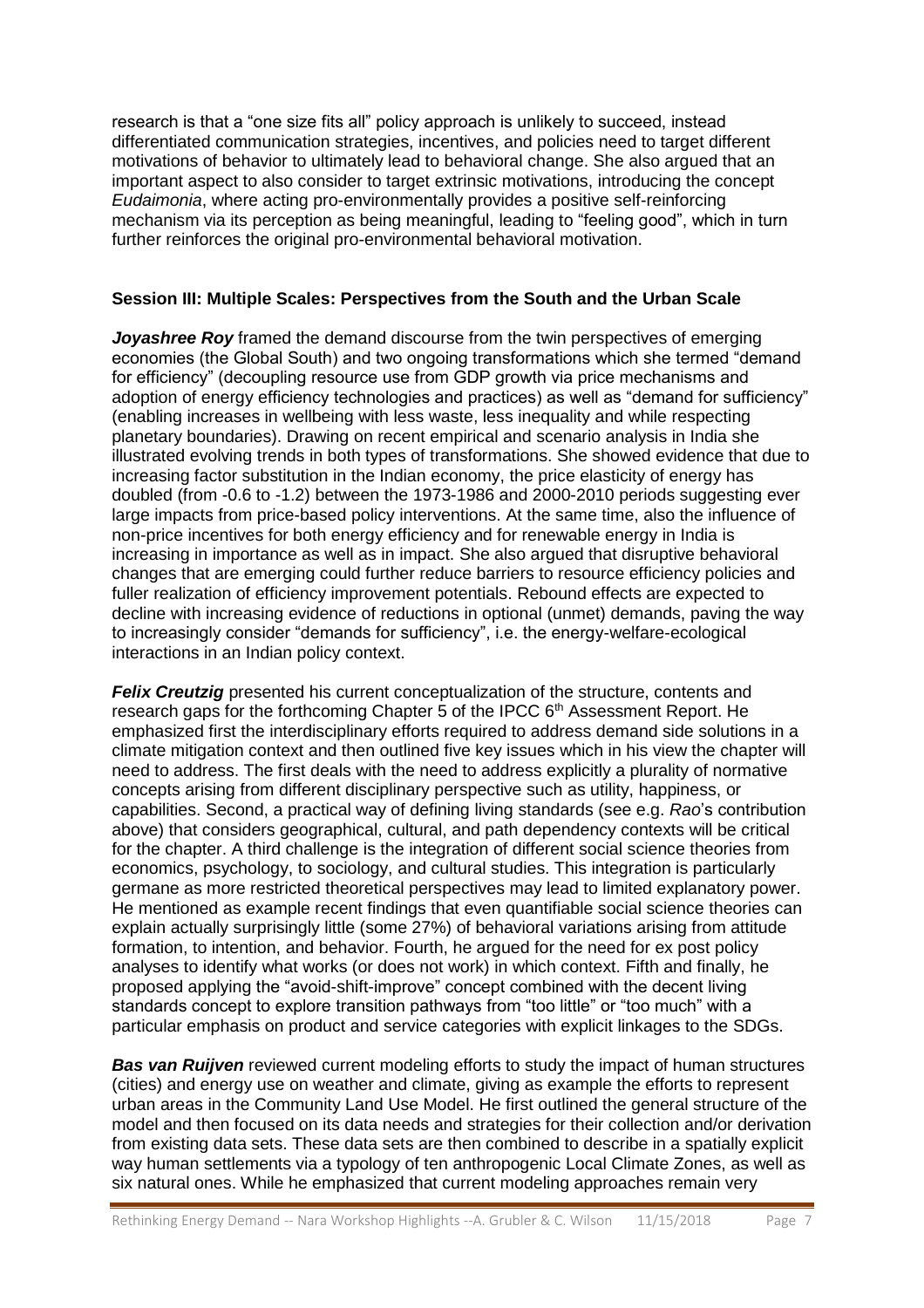atmosphere-centric, there exists also potentials to integrate socio-economic and geographical information such as infrastructure availability and different usage patterns, i.e. more social science research topics, into these efforts.

*Julia Steinberger* presented ongoing research within a project termed "Living Well within Limits" (LiLi). In the framework developed for the LiLi project, social outcomes (wellbeing and associated "need satisfiers") are conceptualized as being structured by so-called provisioning systems that include both physical (e.g. infrastructures), economic (e.g. markets), and social dimensions (e.g. culture, norms, communities, etc.). These provisioning systems in turn rely on biophysical inputs (natural resources and planetary processes). Presenting recent research, she demonstrated that traditional aggregate variables like income or aggregate (e.g. economy-wide) primary resource use have more limited explanatory power on human well-being indicators, compared to more disaggregated (e.g. household-level), service-oriented input measures. She then conceptualized the provisioning systems for human wellbeing which are characterized by a hierarchy of need satisfier systems or components. This hierarchical structure (from socio-technical systems, to institutions, to type of service, and lastly to device configurations providing that service) that co-evolve and co-depend can be used to explain persistent path dependency and lock-in effects. She used the example of automobile dependence to illustrate how particular provisioning systems evolve and create lock-in and path dependency.

### **Session IV: Energy Demand, Efficiency, and Conservation: What Have we Learned?**

**Skip Laitner** opened the session with a preliminary summary of the preceding workshop deliberations. He referred to a number of points where he sees convergence in the views among the workshop participants. These include: 1) The recognition of the need to move away from many traditional concepts underlying studies of energy demand like macroeconomic drivers such as GDP or the treatment of "demand" for intermediary goods in favor of services and the resource bundles needed for their provision; 2) The realization that energy efficiency/productivity potentials are much larger than frequently imagined or generally understood, and that these potentials are far from static, but evolve over time with new opportunities opened by technological, behavioral, and institutional innovations; 3) Economics (i.e. prices) matter, but there is wide recognition that next to economic variables there are many more influencing factors which require a concerted effort of bringing multiple disciplinary perspectives together. Lastly, Laitner reiterated his view that transformative changes in current systems of service provision require a large-scale "purposeful effort" and even larger "productive investments", whose mobilization again needs careful analysis and insights from relevant social science disciplines.

*Mithra Moezzi*, drawing on her experience with empirical household energy use and usage patterns in California, took the discussion back to a more fundamental level, raising a number of fundamental empirical dilemmas. Like for all social phenomena, variability of behaviors and patterns dominate, which are hidden when aggregated. The implication is that traditional notions of "representative agents" are inappropriate, while at the same time the question of what constitutes appropriate levels of disaggregation and of representation of heterogeneity remains open. A second consideration deals with empirical data, which are as necessary as often disappointing in terms of their availability and quality raising important challenges for research. Moezzi also argued for the need to revisit the way scientific methods are applied, considering especially much of extant statistical capabilities and sensibilities as used in many studies insufficient for the research task and the problems they try to address. The same also applies to concepts and terminology (vocabulary and metrics), often initially developed for a different research context and thus getting in the way when addressing new analytical challenges. Her main conclusion from these cautionary observations is the need to engage in a much wider and deeper discourse on methods and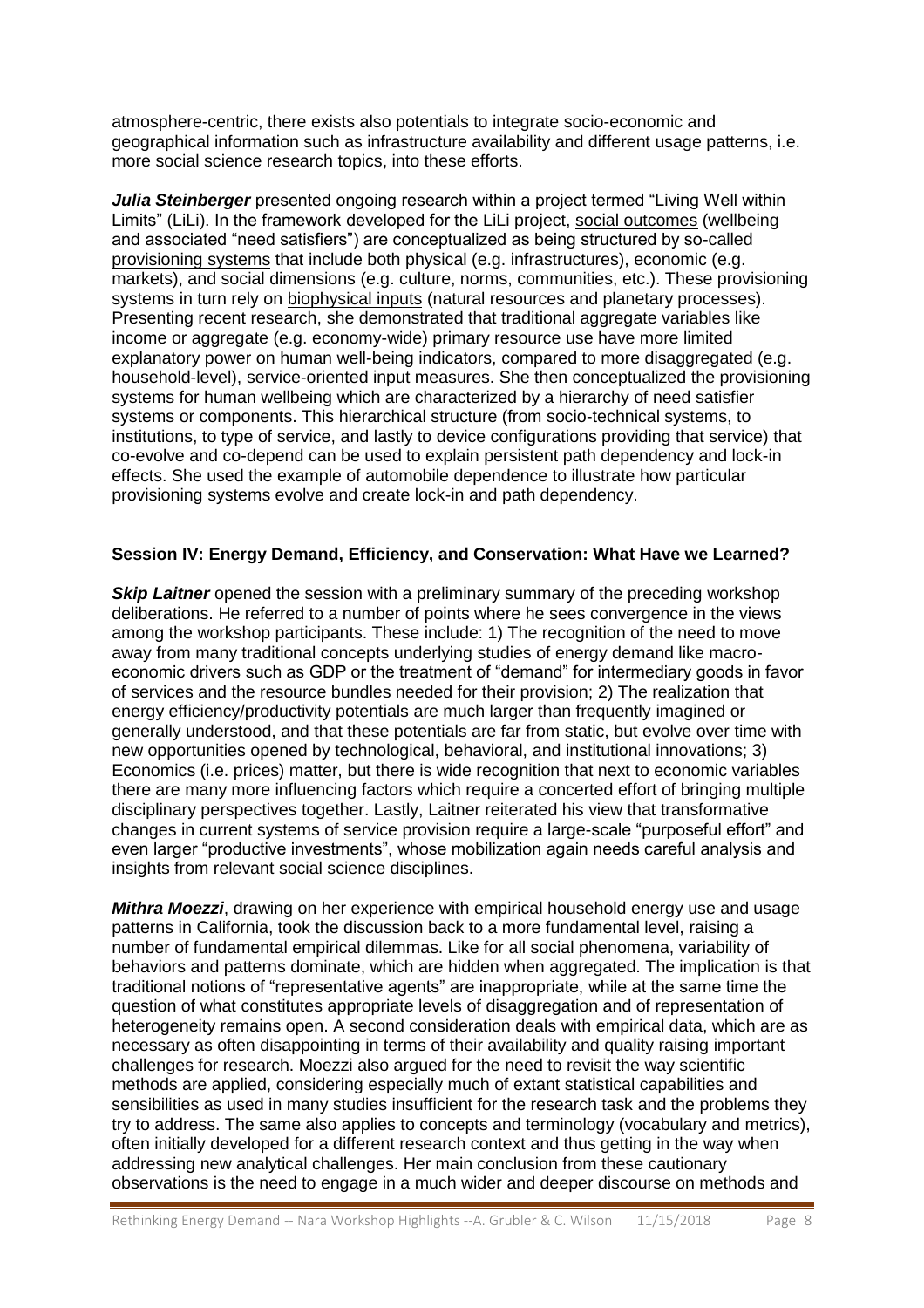data when addressing the complexities of issues traditionally subsumed under the heading of "energy demand".

*Yoshiyuki Shimoda* presented novel research in Japan on residential/household energy use. He introduced the concept of an "energy demand science." This approach combines detailed survey data on household characteristics, time use and occupant behavior, with housing stock and settlement characteristics, as well as environmental (climatological) data to model residential energy use over time and across different geographical settings. Model calibration is performed drawing on big data approaches such as smart meter data and reveal excellent agreement between observations and modeled parameters. Shimoda also presented recent assessments of various policy measures aimed at reducing GHG emissions in the residential sector of Japan. Absolute reductions in residential  $CO<sub>2</sub>$ emissions of up to 40% by 2030 are found to be feasible under current conditions, with larger reductions only possible with new technological and behavioral innovations. It is also worth noting that under the extreme efficiency scenarios the influence of traditional variables of residential energy demand such as demographics or settlement type no longer play a significant influencing role. Instead, distributed on-site generation (PVs) and electromobility diffusion emerge as new important policy options and influencing variables.

*Kenji Yamaji* presented a bold new concept and vision under development in Japan and referred to as "Society 5.0". In a nutshell, Society 5.0 aims to leverage pervasive digitalization to transfer the concept of "just in time" pioneered in the Japanese manufacturing industry to a wide range of social services and processes including *inter alia* smart food, transport, health, community services, manufacturing and material provision systems. The objective of Society 5.0 is to provide the "necessary goods and services to the people who need them at the required time and in just the right amount." At the core of the Society 5.0 concept, a digital service platform is envisaged that allows systemic interconnections within and among materials things, humans, institutions, actors, and territorial entities (cities, regions) deepening existing, and creating new connections for improved participation as well as co-production of new knowledge and systemic solutions. The Society 5.0 concept is at the core of the envisaged transformation towards a "net zero emission society" that aligns climate mitigation with overall progress on the SDGs.

### **Session V: Sectorial Perspectives (Transport, Buildings, Digitalization)**

*Jari Kauppila* opened the sectorial perspectives by considering transport and in particular urban passenger mobility. He framed the overall context that under current trends and policy options considered transport related  $CO<sub>2</sub>$  emissions are bound to increase with a large gap between projected emissions and required reduction levels under ambitious climate targets. At the same time, new social and innovation trends could revolutionize urban transport choices in the direction of significantly lower emissions. He gave examples including that only 10 percent of people of age 18 in Stockholm currently hold a driver's license. This indicates a social trend opening up vast opportunities to a whole range of new transport options, including in particular shared mobility modes of service provision. OECD's International Transport Forum has conducted a series of urban-scale case studies to assess the potential impacts of pervasive adoption of shared mobility, replacing individual car use as well as conventional, schedule-based public transport systems outside high-capacity mass transit corridors (light rail, metro). Simulation results for Lisbon, Auckland, and Helsinki suggest that shared urban mobility models could provide for all of passenger transport needs for current source-destination and time patterns with only 3 to 5 percent of the existing vehicle fleet. This would have significant positive impacts on congestion, urban land use (less parking space), as well as emissions ranging from a 34% to 62% reduction in Helsinki and Lisbon respectively under a scenario of 100% adoption of shared mobility (and without considering pervasive electrification). Impacts vary across cities as a function of the current model shares, public transport quality, density, trip patterns as well as preferences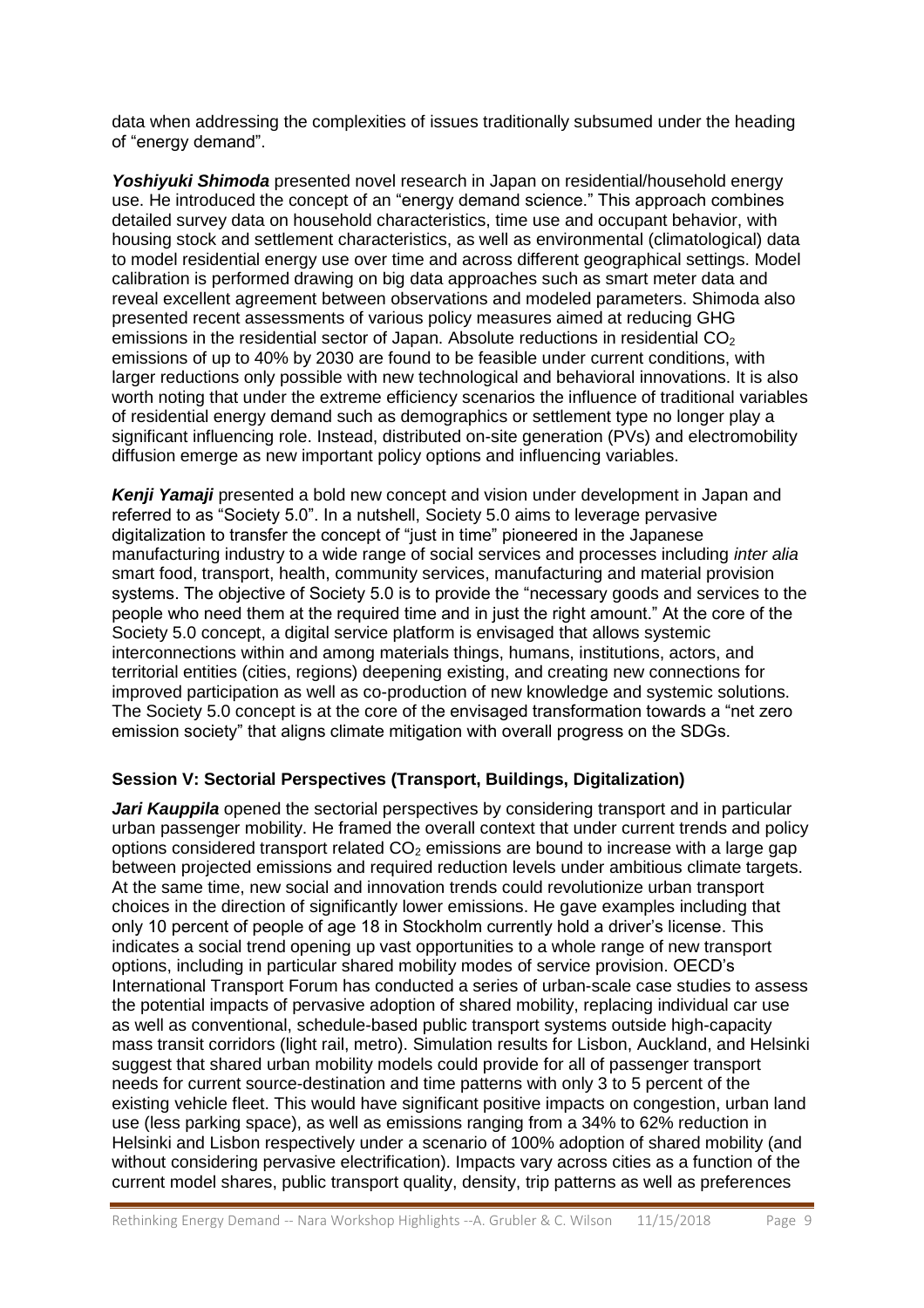for modal choices. Stated preference surveys indicated preferences for shared mobility ranging between 23 percent in Dublin to 62 percent in Helsinki. Price and convenience (waiting, access and travel time, number of transfers and comfort) have also been found as important determinants of shared mobility adoption potentials.

*Diana Urge-Vorsatz* presented her assessment on new frontiers in buildings energy use research. She reminded workshop participants that there remains a significant gap in the modeling of the uptake of building efficiency options between aggregated Integrated Assessment Models and bottom-up sectorial models that project much more drastic demand responses in stringent climate mitigation scenarios. She then reviewed recent progress in demonstration projects for thermal building retrofits, often considered a constraint for drastic reduction in thermal energy loads for building, concluding that best practice available technologies yield comparable low energy benchmarks (between 50 to 100 KWh/m<sup>2</sup>) as new built Passiv-Haus Standards. These low energy buildings have two major implications for modelling. First traditional variables such as climate (heating- and cooling-degree days) as well as behavioral variations become almost insignificant determinants of energy use. Second, at such low levels of energy demand increased self-sufficiency by locally harvested renewable energy flows becomes a feasibility, suggesting that the traditional segregation between demand and supply in the buildings sector may become increasingly obsolete. Even floor area might become of ever lesser importance of determining operational energy use in "net-zero" buildings. They remain however a critical determinant for the embodied energy use (materials and construction) of buildings. According to studies cited by Urge-Vorsatz new buildings construction to 2050 could consume up to one third of the remaining carbon emission budget. She suggested the utilization of carbon as building material as one technological strategy of lessening the GHG footprint of new construction.

*Charlie Wilson* presented on disruptive consumer end-use innovations. He argued that there exists a mismatch between much of traditional modeling of required transitions in a 1.5˚C world. Most analyses focus on large-scale supply-side and carbon management options (with small or no direct consumer benefit) and with little observable innovation and market dynamics (and hence little progress in market uptake). Conversely, there are numerous trends suggesting rapid innovation and development of end-use innovations that offer direct consumer benefits via new business models (i.e. disruptive innovations). Wilson discussed altogether some 20 examples of potentially disruptive consumer innovations. He summarized them under three main commonalities: 1) move from ownership to usership (end-use service no longer provided by devices owned by consumers and used rarely); 2) emergence of a sharing economy; 3) trends away from atomized to interconnected systems. Wilson observed that a majority of the disruptive innovation examples he discussed are already commercial and are growing rapidly. He concluded by referring to the recent Low Energy Demand scenario that provides a first order quantification of many of these disruptive consumer innovations, leading to drastic reductions in final energy use (while increasing activities and human welfare) that enables the 1.5 ˚C target to be met without relying on unproven negative emissions technologies  $(CO<sub>2</sub>$  removal from the atmosphere by technological means).

*Keii Gi* presented a new conceptual framework for linking time budgets to energy services and corresponding energy demand with an application to passenger transport in Japan. In the conceptual framing, changing time budgets lead to changes in human activities, which are provided by alternative configurations of service provisions leading to energy demand. Gi illustrated the concept through an application of passenger transport in Japan. Within the travel time budget, different trip purposes are linked to various trip purposes associated with various occupations. Also included are demographic and geographical variables (age, gender, location by settlement type). Altogether 160 representative combinations of variables that represent user heterogeneity are considered. The model is then used to explore alternative scenarios to 2050. For the time being, the model and scenario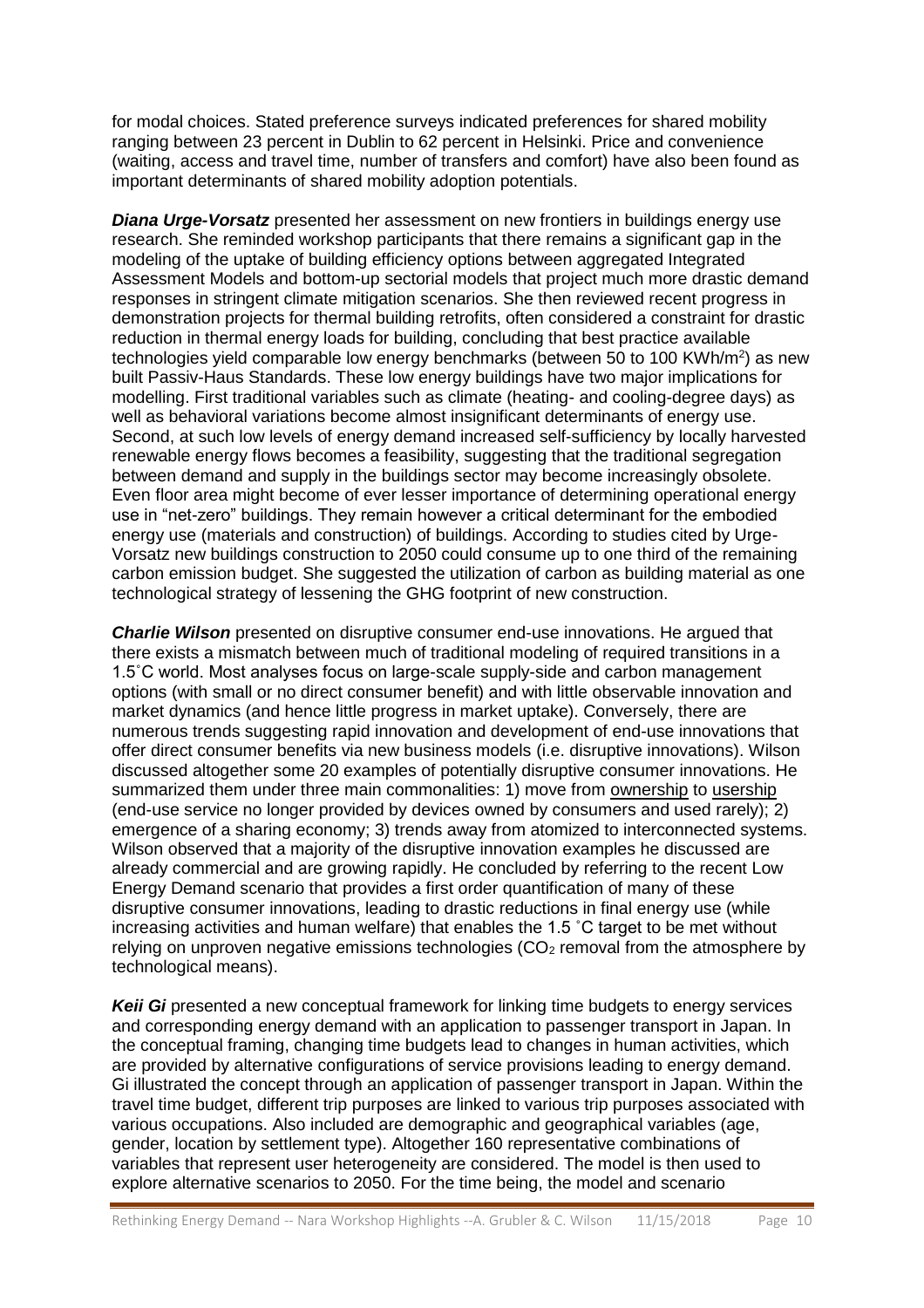simulations do not consider yet technological and behavioral changes (such as shared mobility, or electric vehicles). Gi also identified important areas for future research in this promising field.

*Halina Brown* returned to the discussion of energy demand linked to lifestyles, with a focus on the residential building sector, one of the major contributors to global greenhouse gas emissions. Drawing on the US and Scandinavian experience, she focused on the persistent trend toward ever larger homes in low density locations (suburbs and exurbs), arguing that the approaches that focus on efficiency or sufficiency concepts may be too limited to counter that trend. Instead she argues for an economic approach that explicitly recognizes residential dwellings as economic asset in addition to providing housing functions. Not only home owners benefit financially from large houses, but also municipalities dependent on tax revenues, and benefits accrue also to mortgage lenders and realtors, and construction and home furnishing industries. In order to reverse the trend toward larger and larger dwellings policies must focus on these core drivers and actors. According to Brown, that means that the prevalent model of land and home ownership by families must be subjected to scrutiny, and alternatives be considered, such a cooperatives, public land trusts and others.

### **MAIN THEMES AND INSIGHTS FROM WORKSHOP**

This section summarizes the main themes and insights from the presentations and discussion sessions at the workshop. Reference to presentations, statements and discussions are attributed [*with names shown in italicized brackets*].

### *1. BIG PICTURE*

X. *There is enormous potential to transform energy services and reduce emissions*. System modelling, policy analyses, and scenario studies consistently demonstrate abundant energy-savings opportunities throughout society and the economy [*Laitner, Roy, Lutzenhiser*]. Digitalization, big data analytics, and business-model innovation are among the trends opening up new possibilities to deliver useful services with dramatically lower energy intensity [*Wilson*].

X. *New forms of energy-service provision are commercially proven in real-world markets.* Sectorial analyses, market studies, and 'bottom-up' case-by-case analyses show the commercial viability and attractiveness to consumers of new business models and technological innovations for delivering energy services. Examples include on-demand shared urban mobility [*Kaupilla*], smart homes and grids [*Shimoda*], and integrative design of homes and commercial buildings [*Urge-Vorsatz*].

X. *Energy is consumed to provide services that meet human needs*. Energy demand and energy services are intermediate to the ultimate purpose of providing for human needs. The traditional focus of energy and scenario studies on energy commodities (primary and secondary energy) and products (final energy) defined at the level of commercial market transactions (producer-to-producer, producer-to-consumer) miss the most important part of the energy system (end-use transformations and energy service provision) where also the largest efficiency gains can be harvested through changing technologies and user behavior. An energy service lens of analysis is both feasible as well as needed for any analysis of larger-scale systems transformations with data availability *[in transport, industry, and buildings, cf. Kauppila, Roy, Urge-Vorsat*z] and commensurability issues *[via exergy analysis, cf. Grubler]* increasingly resolved in analysis and modelling. At the same time, it is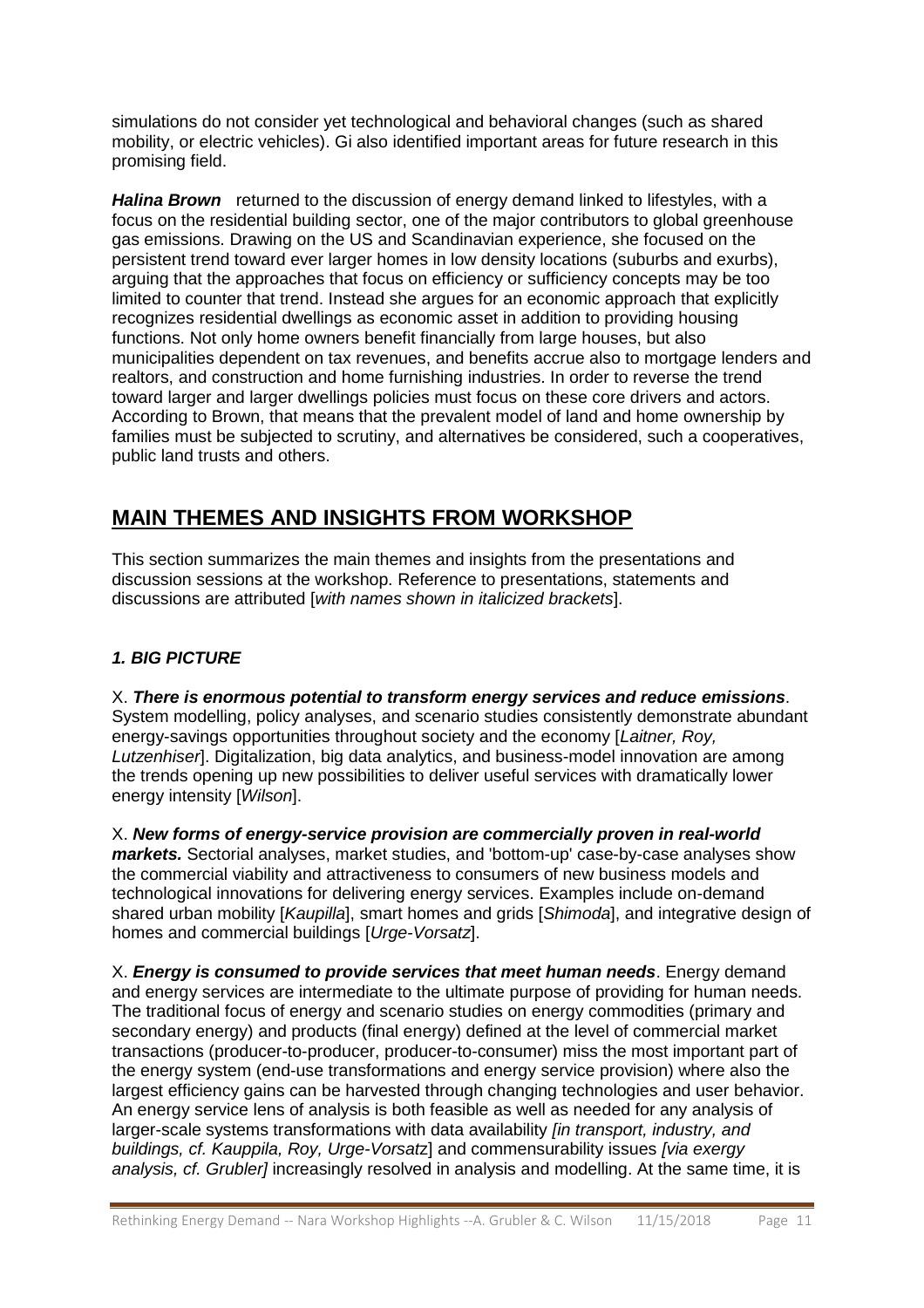important to recognize that energy services (like thermal comfort, mobility, communication, etc.) are in themselves also intermediaries for human welfare. Wellbeing, welfare, and decent living all provide important frameworks for linking energy demand to needs satisfaction and so broader sustainable development agendas [*Steinberger*, *Rao*]. This ethical, human-centered perspective on energy demand also allows important issues of equity, accessibility, and distributional impacts to be opened up for analysis and policy intervention.

### *2. UNDERSTANDING ENERGY DEMAND*

X. *There is no single integrative model of energy demand*. Technical, economic and social-scientific analysis of energy demand ranges in approach, theory, analytical framework, data and methods [*Lutzenhiser*]. Different approaches pose and answer questions at varying scales and complexity and with varying degrees of uncertainty [*Moezzi*]. Hierarchical frameworks which formalize connections between scales - from individuals up to systems - are useful for organizing research on energy demand [*Creutzig*, *Steinberger*].

X. *Energy demand is highly heterogeneous*. Variation between households, firms and other users is often extremely wide, and is one reason why analytical models have large unexplained residuals [*Moezzi, Lutzenhiser, Creutzig*]. Knowing whether heterogeneity is important depends on analytical aims and policy questions. As examples, heterogeneity at the micro-scale is important for research on distributional impacts and equity, but conversely, heterogeneity may not need representing if not yielding to bifurcations of aggregate (systems-level) effects.

X. *Time use is an important new analytical lens on energy demand*. Time use and the value of time helps explain patterns, schedules and plasticity of energy demand [*Shimoda*]. Time use dynamics are also useful for scenario analysis of changing patterns of work, leisure and domestic life with a direct link to various forms of service provision [*Gi*]. "Indirect" time use (an analogue to indirect or embodied energy, e.g. the working time required to pay off an individually owned vehicle) could complement traditional time budget analysis *[Grubler, Laitner].* The value of time may also serve as a useful measure of welfare relating to energy use, allowing for cross-cultural comparisons of energy demand [*Laitner*]. Further research is needed on whether activities and time might be used as proxy measures of wellbeing.

X. *New metrics are needed to capture the multiple dimensions of energy demand*. Traditional cost and performance metrics fail to describe the potential benefits of energy services, and the decision criteria internalized by consumers [*Laitner*]. Many alternative metrics are available. As examples, different metrics describe cost considerations: upfront, lifecycle, usage-based, subscription-based. Similarly, different metrics describe hedonic wellbeing (in terms of individual utility or happiness) and eudaemonic wellbeing (in terms of social capabilities and development) [*Steinberger, Rao*]. Metrics relevant to the diverse

# communicated clearly to enable like-for-like comparisons with other strategies.

features of energy-service transformation need to be compiled, synthesized and

X. *Low or zero marginal cost energy services present new challenges for research*. New forms of energy service provision can significantly reduce costs on a usage basis, i.e., cost per unit of energy service delivered. This poses important challenges for analytical approaches assuming price-elastic demand and positive impacts of income growth on wellbeing. It also raises important questions about sufficiency (demand saturation) and rebound (demand expansion). Recent evidence however suggests that rebound effects in middle- to high-income countries trend to be generally smaller than frequently argued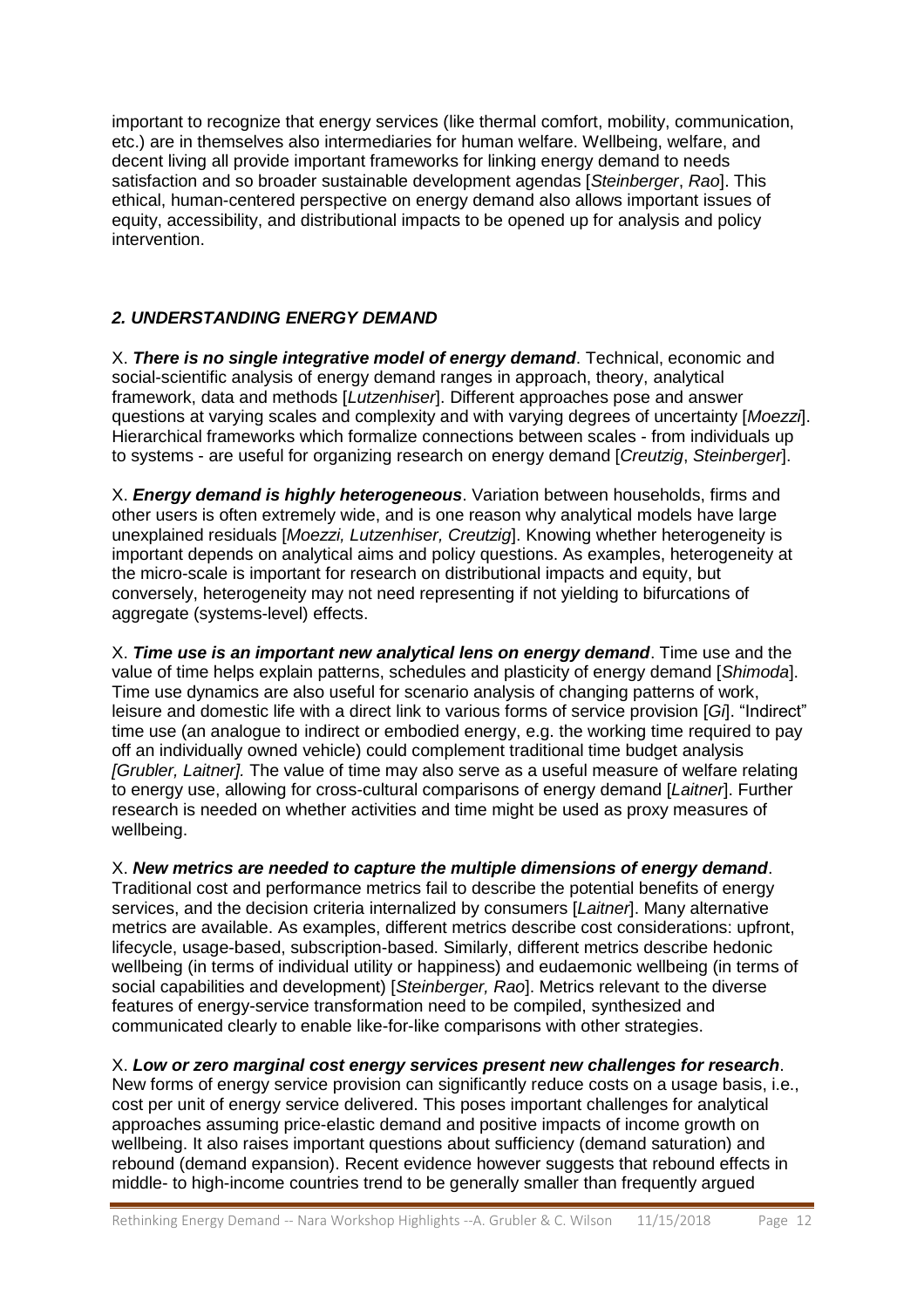### *[Azevedo]*.

X. *National and regional contexts shape research agendas on energy demand*. Electricity network constraints in Japan have stimulated a concerted research effort on peak demand-management, time of use pricing, negawatt trading, and distributed storage including vehicle-to-grid options. This is one example of how specific local context creates research leadership in specific fields, and emphasizes the importance of mechanisms for exchanging and transferring comparative advantages in knowledge. Countries (Japan post-Fukushima) or regions (Alaska post-Juneau blackouts) which have faced acute disruptions to energy-service infrastructure offer important insights on the plasticity of energy demand in times of crisis.

X. *Smart, digital, connected, and coordinated systems are important elements of future energy-service provision*. Japan has articulated a vision for Society 5.0, advancing on the hunter gatherer, agricultural, industrial and digital societies seen to-date [*Yamaji*]. This sees data-rich coordination between multiple systems and infrastructures to provide accessible, efficient, and high quality "just-in-time" energy services.

X. *Dedicated research is needed on the generalizability of insights and analyses*. Like heterogeneity, context-dependence is critical for some research questions, but less so for others. Urban-scale analysis may be generalizable between cities, or may be a function of very particular geographic, socioeconomic or infrastructural features of a single city *[Creutzig].* Understanding the conditions for generalizing between developed and emerging economics is particularly important for technology transfer, knowledge spillover, and crosscultural learning.

X. *Macro-level forces and trends are (re)shaping energy demand*. Important landscapelevel changes affecting demand include automation, the changing nature of work, demographic transitions, urban development, and rising inequality. These are not commonly factored in to empirical and modelling analysis, but should form important considerations for longer-term scenario assessments [*Gi*].

X. *Energy-service transformation has important implications for materials, land and other resources*. Energy services are provided by bundles of resources - operational energy, embodied energy, and also materials, land, human ingenuity, financial capital. As the energy intensity of service-provision falls, the environmental and social impacts of the wider associated resource bundle gains importance *[Laitner, Grubler].* Lifecycle assessment, energy and material flow analysis, and other systems approaches are important methods.

### *3. DATA*

X. *Many new data sources can help understand energy demand*. New data sources with high temporal resolution are becoming available from smart meters (electricity, gas), smart phones (location, speed), online services (financial transactions, search, social media preferences). These can be harnessed to better understand and model user behavior and resulting energy demand [*Shimoda*]. Geospecific data can also be generated and validated by users through wikis or open-source platforms [*van Ruijven*]. Accessing and using new data sources poses significant challenges for privacy, protection, and consumer rights. These important debates are playing out differently across the world.

X. *Systematic data collection is needed for non-observables affecting energy demand*. Behavioral, psychological and sociological variables influencing energy demand are often not directly observable. Longitudinal, standardized, cross-national surveys would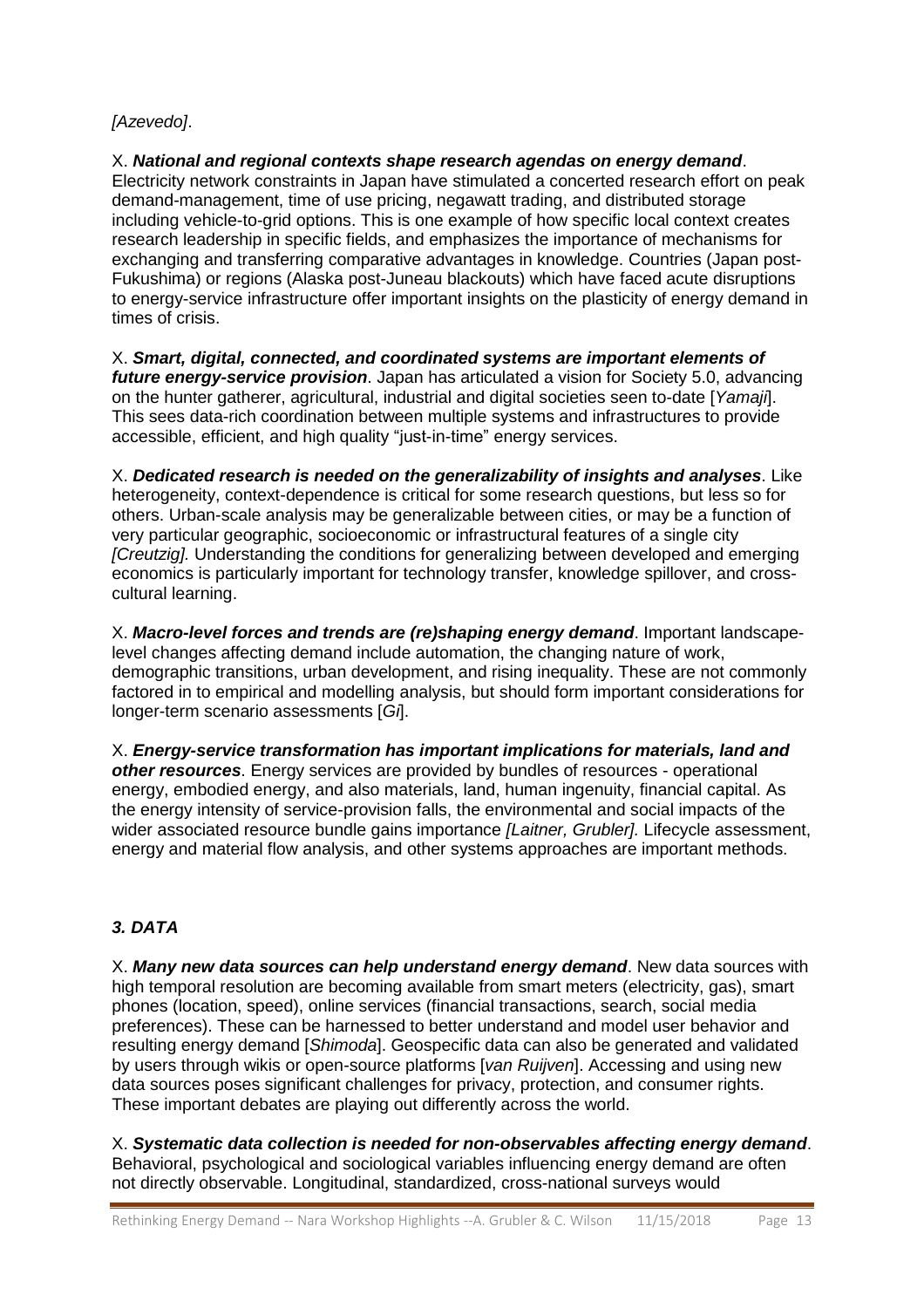significantly support efforts to understand energy demand [*Steg*], serving as a social-science analogue to the global satellite monitoring which has transformed understanding of climate science. Anonymized links between survey responses and revealed preference data from energy bills, smart meters, or other sources should be made wherever possible and subject to data protection [*Shimoda*].

X. *A global data observatory can help share information on market diffusion and best*  **practice**. New forms of energy service-provision are being tried and tested by firms all over the world. Data on market shares, diffusion activity, user acceptance, and supportive regulatory frameworks is very patchy. A global observatory designed to collect and share market intelligence and best practices can help transfer knowledge among innovators and regulators *[Wilson].*

### *4. METHODS & ANALYSIS*

X. *Demand-side change can be formally analyzed and modelled*. Techno-economic modelling has shied away from endogenous representations of energy demand as user behavior is framed as too complex, unpredictable or unquantifiable [*Moezzi*]. However, systematic and generalizable explanations of user behavior, supported by a growing evidence base, are available to support formal analysis and modelling efforts [*Steg*].

X. *City-scale analysis of energy-service provision helps address implementation challenges*. Urban or regional (subnational) analysis matches the scale at which new energy services and associated infrastructures are implemented and managed. Municipal authorities are increasingly important innovation actors, often linked to ambitious emissionreduction goals in response to weak national policy frameworks *[Creutzig]*.

X. *Micro-level analysis can be integrated up to the urban scale for policy analysis*. Data and modelling tools specify individual or household-level drivers of energy demand. New simulation techniques including agent-based modelling are opening up possibilities to nest micro-level analysis within urban-scale assessment frameworks [*Shimoda*, *Kaupilla*]. This ensures policy-relevant insight for city managers and planners. City-scale data on traffic, transit, infrastructure usage, electricity distribution networks, and building stock characteristics provide constraints and validation opportunities for scaling up micro-level analysis.

X. *Storytelling is an important method for both communicating and acknowledging variation in energy service-provision*. Stories are embedded within daily lives. Narrative is an important lens through which people see and interpret their own patterns of energy service *consumption [Steg, Wilson].* Telling compelling stories helps makes energy-demand research salient and impactful. Different stories can be told from the same research to acknowledge variation in the targeted audience.

X. *Methodological pluralism in energy-demand research invites synthesis and comparative evaluation*. There are a very wide range of methods used to analyze energy demand, from quantitative systems models to longitudinal ethnographic studies *[Lutzenhiser]*. This reflects the wide range of disciplines involved. Methodological advancements should emphasize integration, hard and soft linking, triangulation, and comparative analysis of insights from contrasting methods.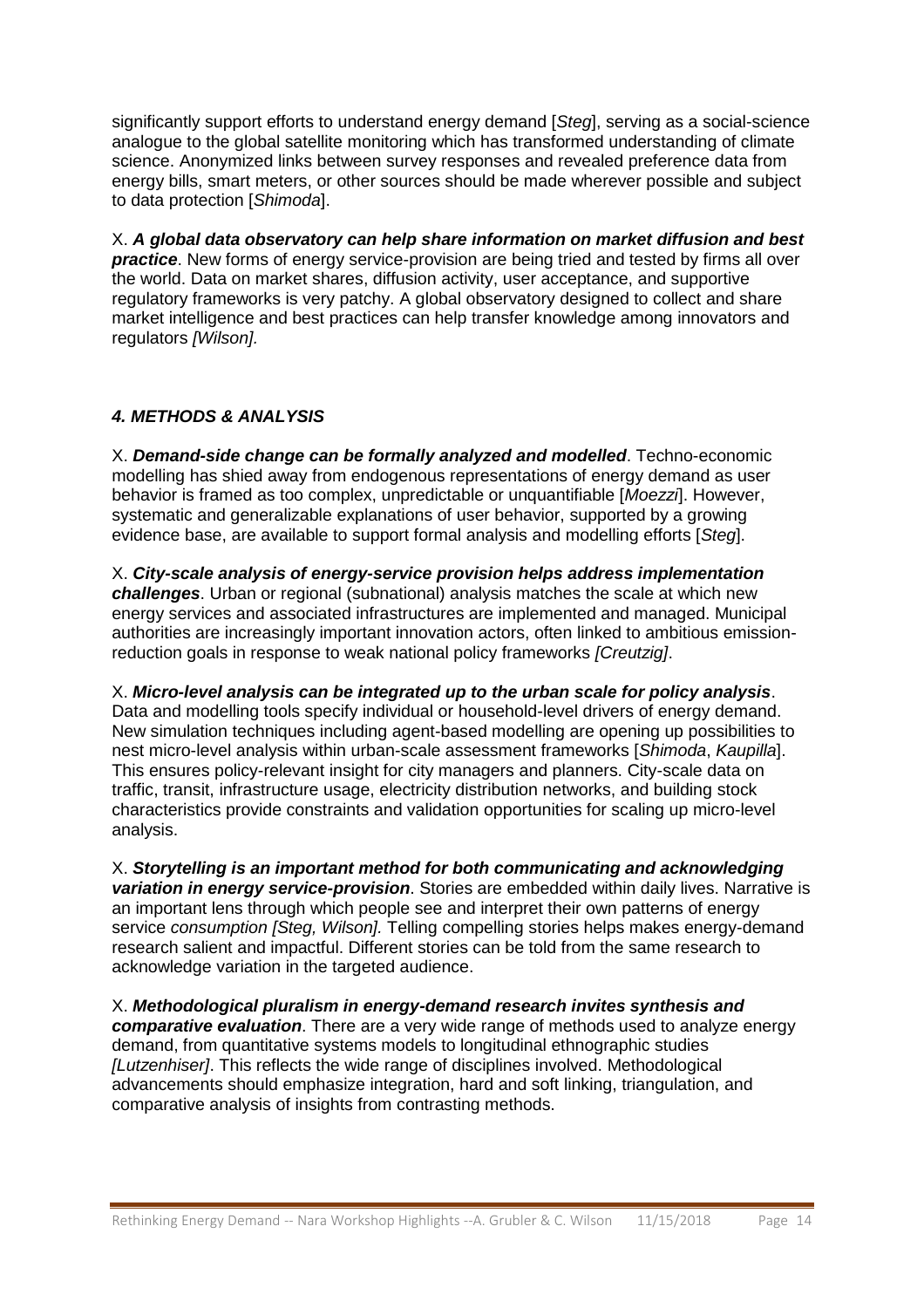### *5. MODELLING*

X. *Greater interaction on energy-demand analysis is needed between sectorial and system modelers*. Integrated systems modelling is influential in global climate change and sustainable development debates, but lacks detailed resolution of energy demand. Sectorial models and analysis resolve energy demand and user behavior in greater detail and can be more readily tested against observations *[Urge-Vorsatz].* However, sectorial modelers are different communities of researchers, with the exception of transport in which there is greater interaction and cross-validation of within sectorial models and between sectorial models and global systems models *[Kauppila].* This should be deepened and extended to other end-use sectors, building on the extensive knowledge base and expertise of sectorial analysis and models.

X. *Agent-based modelling is useful for specific types of research question*. Agentbased approaches explicitly represent end-user heterogeneity in preferences, choices, behavior, and social interactions, but with a trade-off in their increased computational complexity, data uncertainties (in parameterizing discrete agents), and structural uncertainties (in defining agent-interaction rules). Agent-based modelling is therefore useful in specific conditions when heterogeneity is not meaningfully aggregated at the systems level into mean or representative behavior and above all, in all those cases where agent interactions strongly influence systems outcomes *[Grubler].*

X. *There is enormous scope for global system models to improve their resolution of energy demand*. Exogenous or highly-simplified (mean representative agent) representations of energy demand characterize global systems modelling of climate policy *[van Ruijven].* Developing more behaviorally-realistic representations of consumer preferences and heterogeneity is an active research field. Efforts should be redoubled, and effective innovations should be diffused more rapidly through the model stock.

### X. *Global scenarios and modelling analysis should explore energy-service*

*transformations*. A slew of model inter-comparison projects (MIPs) involving more than a dozen global models and generating more than a hundred scenarios were synthesized in the IPCC's most recent assessment report. Few, if any, systematically explored energy demand. A comprehensive scenario framework on energy-service transformation should be implemented to guide global modelling efforts and ensure comparability of results *[Akimoto, Riahi]*.

## **NEXT STEPS & COLLABORATIVE OPPORTUNITIES**

The discussion at the workshop contributed to the emergence of a new, highly interdisciplinary research community. All participants found the discussions most fruitful with numerous novel perspectives opened up. There was a wide consensus on the desirability of joining forces to create a more lasting community effort centered specifically around the energy demand perspective as the most critical intersection for climate policy and SDG analyses. The following thematic areas and specific activities were suggested as a follow up to the most successful Nara Workshop:

- Use the 'rethinking energy demand' platform to build a collaborative network of demandside scientists, analysts, and modelers (at both sectorial and systems level).

- Develop proposals for regional or city-scale hubs for collaboration on specific implementation challenges in particular in the domains of transport and buildings energy use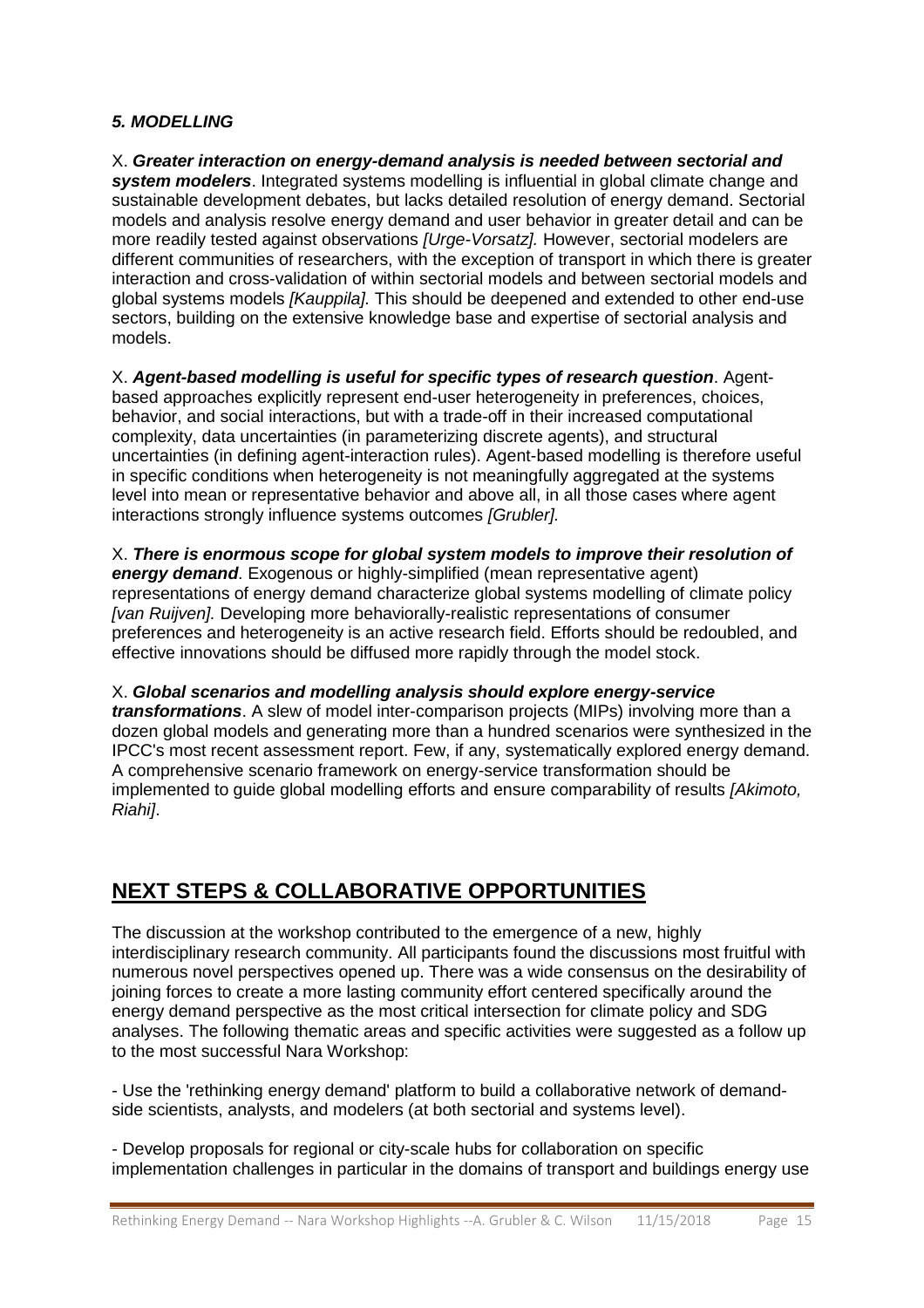(including policy and planning-defined problems).

- Develop collaborative relationships between research communities and service-providers from tech, utility, infrastructure, building, and financial sectors (e.g., to access data from smartphones, bank purchases, smart meters).

- Develop incremental research agendas, rather than grand visions, to ensure proposals stay aligned with funding agency conservatism.

The workshop participants, as well as IIASA and RITE plan to follow up these most useful suggestions with the objective of forging a 'rethinking demand' forum in which regular exchanges involving different science communities, policy makers, industry as well as agents of civil society can take place to move from improved scientific understanding to actions that leverage the demand-side options for meeting multiple sustainable development objectives.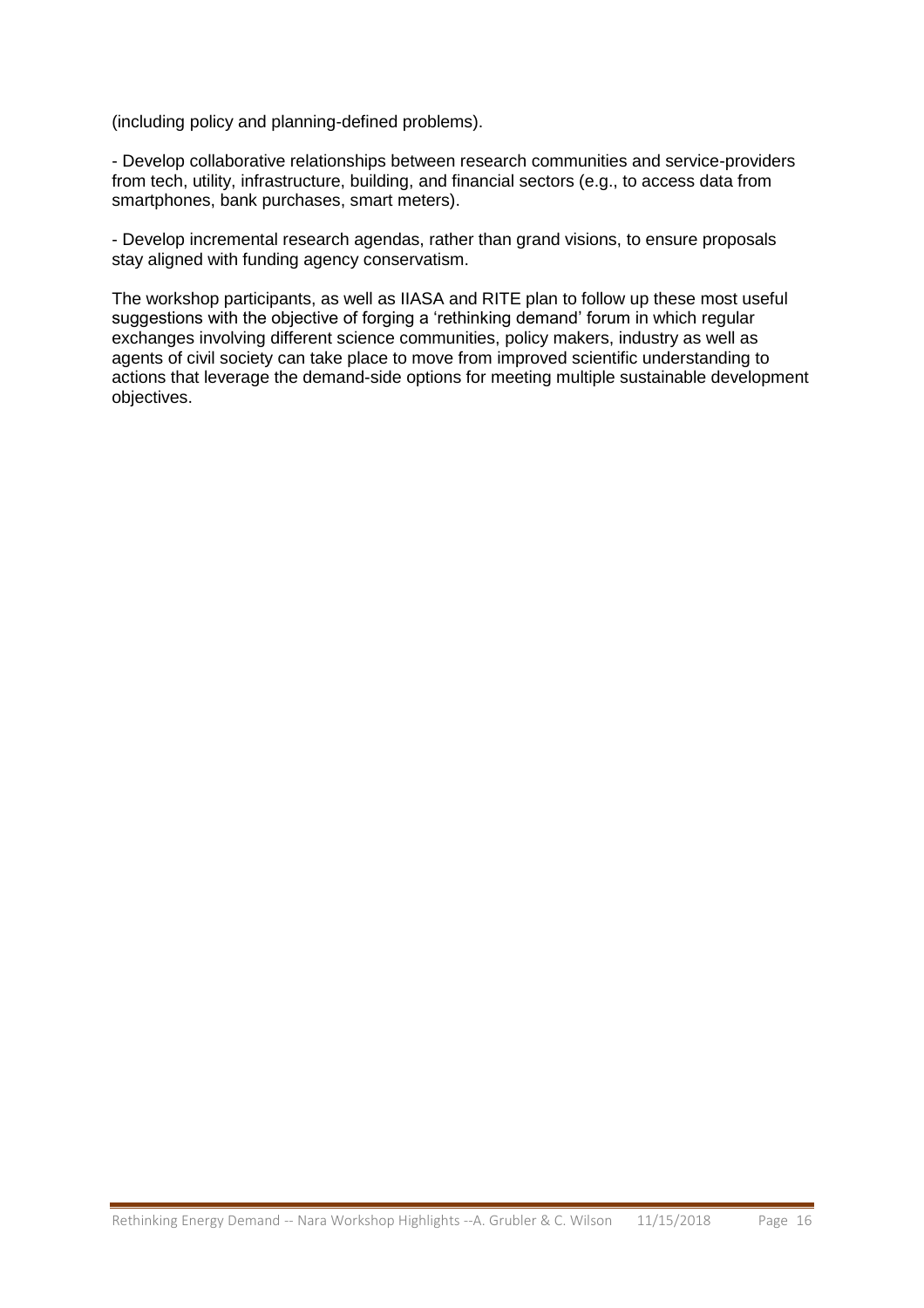## **Appendix I. List of Participants of Nara Workshop**

| Keigo         | Akimoto         | <b>RITE</b>                                        | Japan               |        |
|---------------|-----------------|----------------------------------------------------|---------------------|--------|
| <b>Ines</b>   | Azevedo         | Carnegie Mellon Univ.                              | <b>USA</b>          | $\ast$ |
| <b>Halina</b> | <b>Brown</b>    | Clark Univ,                                        | <b>USA</b>          | $\ast$ |
| <b>Felix</b>  | <b>Creutzig</b> | Mercator Inst.                                     | Germany             | $\ast$ |
| Keii          | Gi              | <b>RITE</b>                                        | Japan               |        |
| Arnulf        | Grubler         | <b>IIASA</b>                                       | Austria             |        |
| Ayami         | Hayashi         | <b>RITE</b>                                        | Japan               |        |
| Jari          | Kauppila        | <b>ITF/OECD</b>                                    | France/Finland      |        |
| Skip          | Laitner         | <b>AEES</b>                                        | <b>USA</b>          |        |
| Loren         | Lutzenhiser     | <b>Portland State</b>                              | <b>USA</b>          | $\ast$ |
| Sebinia       | Matthew         | <b>Global Climate Capital</b>                      | USA/Myanmar         |        |
| Mithra        | Moezzi          | <b>Purdue Univ</b>                                 | <b>USA</b>          |        |
| Takahiro      | Nagata          | <b>RITE</b>                                        | Japan               |        |
| Yuko          | Nakano          | <b>RITE</b>                                        | Japan               |        |
| Sumie         | Nakayama        | J Power                                            | Japan               |        |
| Narasimha     | Rao             | <b>IIASA</b>                                       | Austria/USA         |        |
| Keywan        | Riahi           | <b>IIASA</b>                                       | Austria             |        |
| Joyashree     | Roy             | Jadavpur Univ                                      | India               |        |
| Fuminori      | Sano            | <b>RITE</b>                                        | Japan               |        |
| Yoshiyuki     | Shimoda         | Osaka Univ.                                        | Japan               |        |
| Linda         | <b>Steg</b>     | Delft Univ/                                        | Netherlands         |        |
| Julia         | Steinberger     | Leeds                                              | <b>UK</b>           | $\ast$ |
| Taishi        | Sugiyama        | Canon Institute<br>Univ. Budapest/IPCC WGIII Vice- | Japan               |        |
| Diana         | Urge-Vorsatz    | Chair                                              | Hungary             |        |
| Bas(tien)     | van Ruijven     | <b>IIASA</b>                                       | Austria/Netherlands |        |
| Charlie       | Wilson          | <b>UEA</b>                                         | UK                  |        |
| Kenji         | Yamaji          | <b>RITE</b>                                        | Japan               |        |
| Kiyomi        | Yamamoto        | <b>RITE</b>                                        | Japan               |        |

\* participation via teleconference/Skype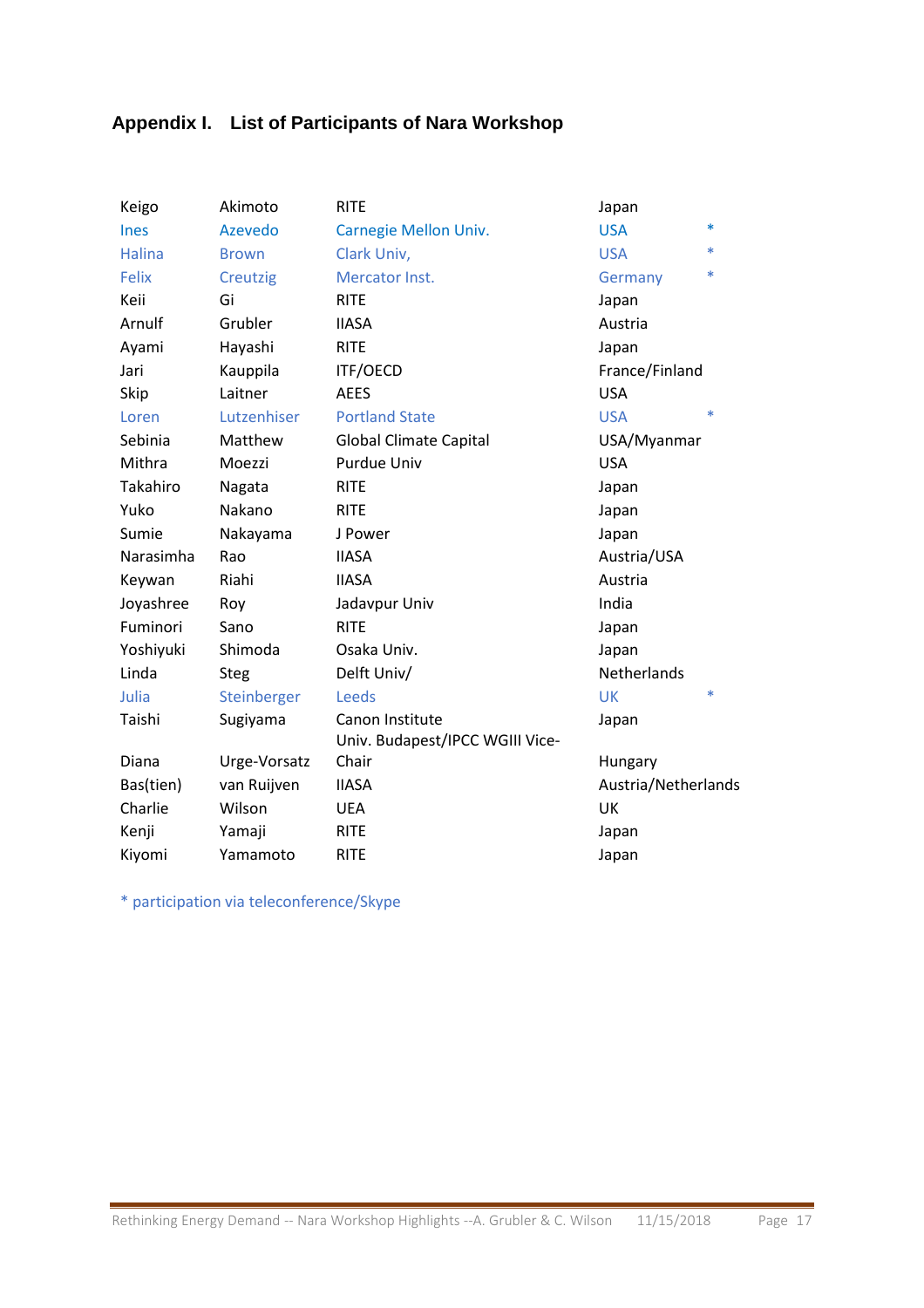## **Appendix II. Agenda of Nara Workshop**

## Tuesday, 25 September

| * denotes remote presentation via Skype<br>Note: |                                                                                                                                                                                                                                                                                                                                          |  |  |
|--------------------------------------------------|------------------------------------------------------------------------------------------------------------------------------------------------------------------------------------------------------------------------------------------------------------------------------------------------------------------------------------------|--|--|
| 09:30-10.00                                      | <b>Session I: Opening and Welcome</b><br>Arnulf Grubler and Keigo Akimoto                                                                                                                                                                                                                                                                |  |  |
|                                                  | Reframing Energy for the 21st Century:<br>Understanding the Imperative of Energy Efficiency<br>Skip Laitner                                                                                                                                                                                                                              |  |  |
| 10.00-12:00                                      | <b>Session II: Multiple Science Perspectives on Demand</b><br>Moderator: Arnulf Grubler                                                                                                                                                                                                                                                  |  |  |
|                                                  | Kick-off statements (10 minutes each):<br>Loren Lutzenhiser (sociology of energy demand) *<br>$\bullet$<br><i>Ines Azevedo</i> (insights from economics) *<br>$\bullet$<br>Narasimha Rao (decent living standards)<br>$\bullet$<br>Linda Steg (lessons from psychology)<br>$\bullet$                                                     |  |  |
|                                                  | General discussion                                                                                                                                                                                                                                                                                                                       |  |  |
| 12:00-13:00                                      | <b>Lunch Break</b>                                                                                                                                                                                                                                                                                                                       |  |  |
| 13:00-16:00                                      | Session III: Multiple scales, Perspectives from the South and the Urban Scale<br>Moderator: Keywan Riahi                                                                                                                                                                                                                                 |  |  |
|                                                  | Kick-off statements (10 minutes each):<br>Joyashree Roy (framing and introduction, IPCC AR6 and industry)<br>$\bullet$<br>Felix Creutzig (demand concepts in IPCC AR6 and for urban settings) *<br>$\bullet$<br>Bas van Ruijven (demand modeling at urban scales)<br>$\bullet$<br>Julia Steinberger (linkages to welfare) *<br>$\bullet$ |  |  |
|                                                  | General discussion                                                                                                                                                                                                                                                                                                                       |  |  |
| 16:00-17:30                                      | <b>Reflections on Sessions II &amp; III</b><br>Moderator: Skip Laitner                                                                                                                                                                                                                                                                   |  |  |
|                                                  | General discussion                                                                                                                                                                                                                                                                                                                       |  |  |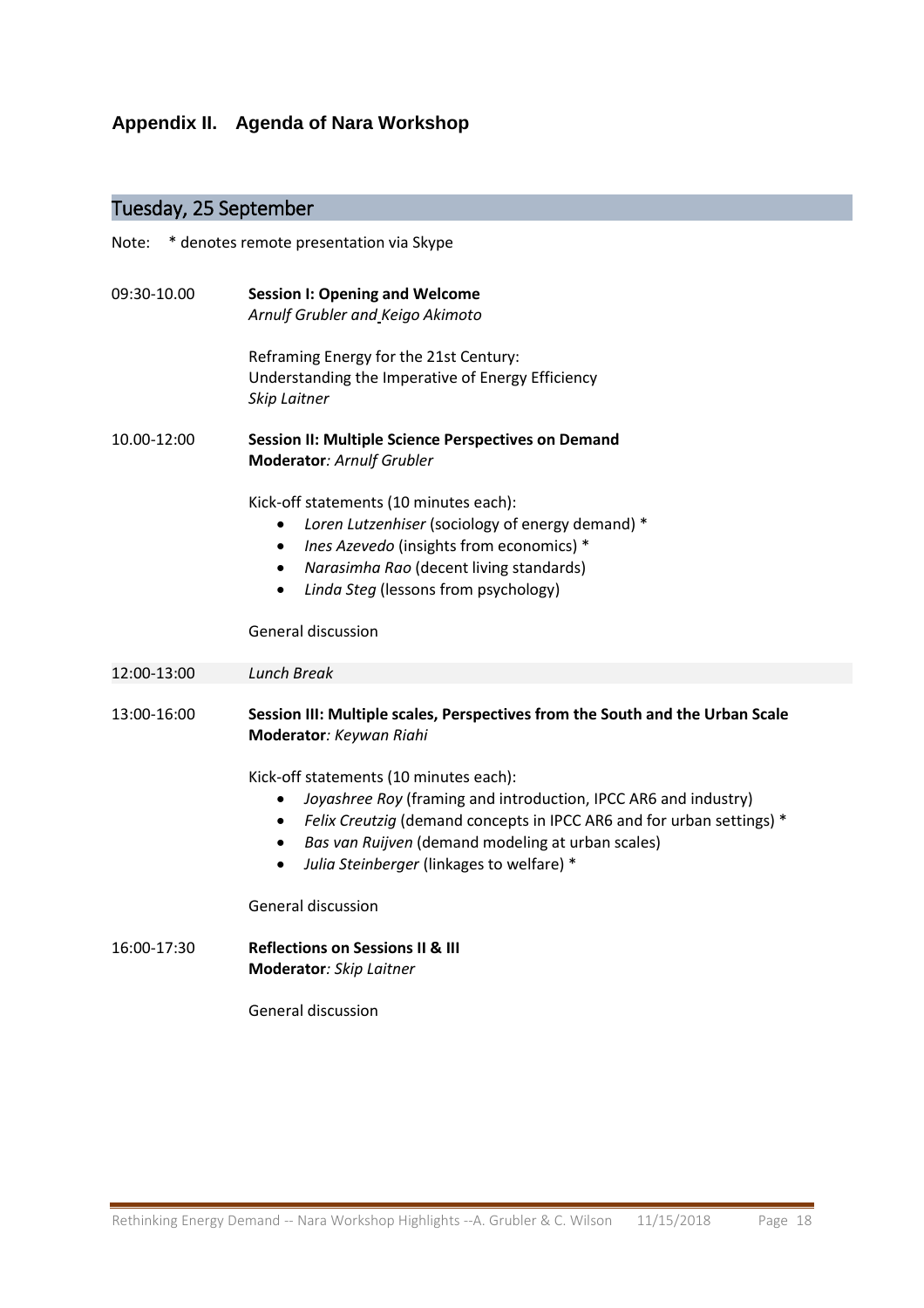## **Wednesday, 26 September**

| 09:30-12:00 | Session IV: Energy Demand, Efficiency, and Conservation: What have we learned?<br>Moderator: Narasimha Rao                                                                                                                                                                                      |  |  |  |
|-------------|-------------------------------------------------------------------------------------------------------------------------------------------------------------------------------------------------------------------------------------------------------------------------------------------------|--|--|--|
|             | Kick-off statements (10 minutes each):<br>Skip Laitner (intro and summary of issues/findings)<br>Mithra Moezzi (empirics: AREBA surveys)<br>Yoshiyuki Shimoda (urban buildings)<br>$\bullet$<br>Kenji Yamaji (Japan Society 5.0 concept)<br>$\bullet$                                           |  |  |  |
|             | General discussion                                                                                                                                                                                                                                                                              |  |  |  |
| 12:00-14:00 | Lunch Break and tour of Todai-ji Temple                                                                                                                                                                                                                                                         |  |  |  |
|             | Plenary Session V: Sectorial Perspectives (Transport, Buildings, Digitalization)<br>Moderator: Taishi Sugiyama                                                                                                                                                                                  |  |  |  |
| 14:00-16:30 | Kick-off statements (10 minutes each):<br>Jari Kauppila (transport)<br>$\bullet$<br>Diana Urge-Vorsatz (buildings)<br>Charlie Wilson (end-use transformations)<br>$\bullet$<br>Keii Gi (time budgets and transport)<br>$\bullet$<br>Halina Brown (residential floorspace demand) *<br>$\bullet$ |  |  |  |
|             | <b>General discussion</b>                                                                                                                                                                                                                                                                       |  |  |  |
| 16:30-17:30 | <b>Reflections on Sessions IV &amp; V</b><br>Moderator: Joyashree Roy                                                                                                                                                                                                                           |  |  |  |
|             | <b>General discussion</b>                                                                                                                                                                                                                                                                       |  |  |  |

| <b>Thursday, 27 September</b> |                                                                                                                                       |  |  |  |
|-------------------------------|---------------------------------------------------------------------------------------------------------------------------------------|--|--|--|
| 09:00-12:00                   | Informal discussions and exploration of research and collaboration possibilities<br>(IPCC Plenary participants depart to South Korea) |  |  |  |
|                               | <b>Moderators: Arnulf Grubler and Charlie Wilson</b><br>General discussion                                                            |  |  |  |
| 12:00-13:00                   | Lunch Break followed by Excursion to Horyuji Temple                                                                                   |  |  |  |
|                               |                                                                                                                                       |  |  |  |